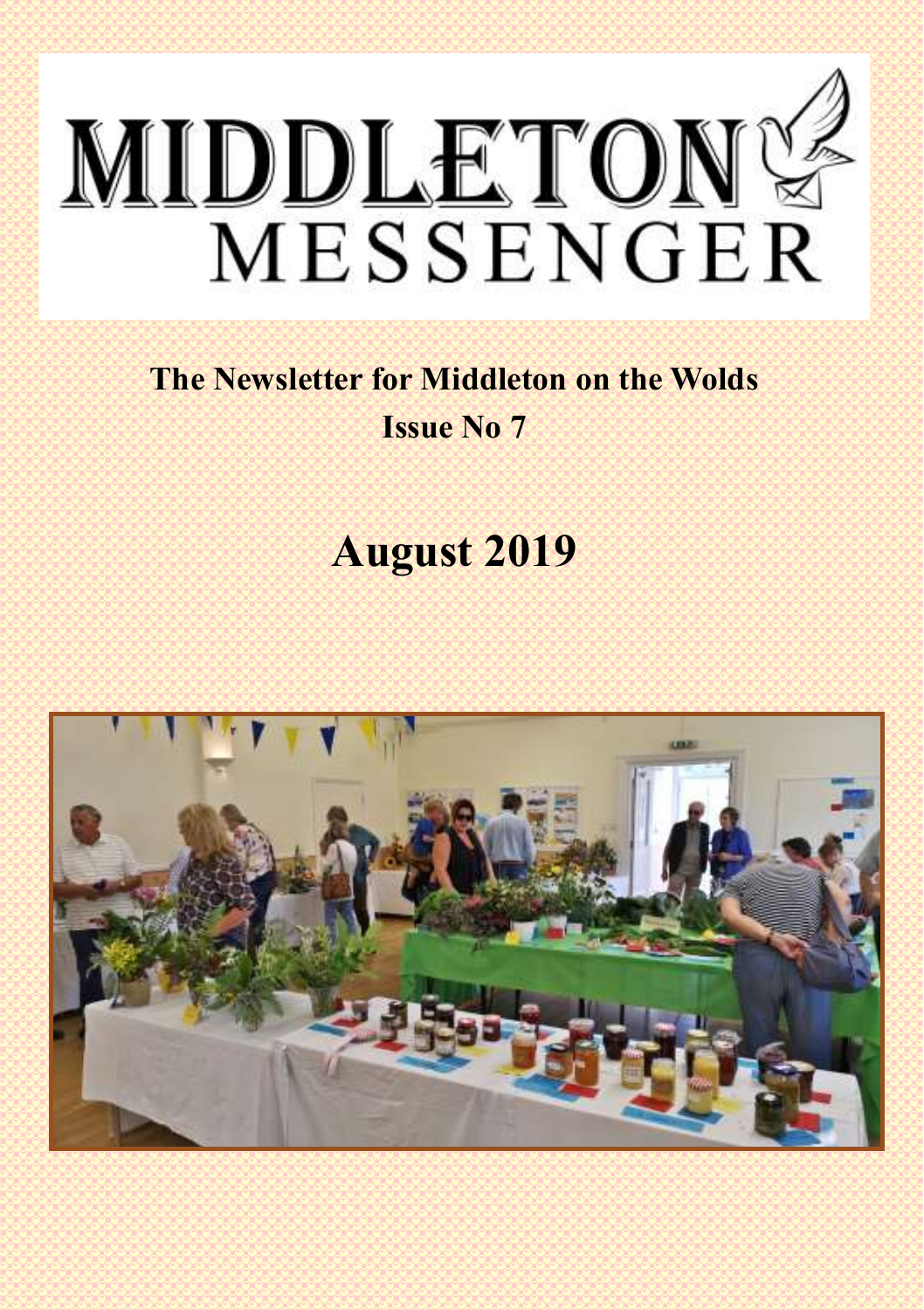

## **NEXT COPY DATE 14th August**

I look forward to receiving your articles, posters or programmes ready for the September Messenger by email at middletonflyer@yahoo.com or, if you are not online, you can pop them through my door.

If you don't get an acknowledgement from me please get in touch.

### **QUIZ PAGE**

We are very grateful to Rowland for providing 10 quiz questions every month to tax your brains.

At present I compile the anagrams and find the dingbats and sudoku on line but I would be pleased if anyone could supply or suggest alternative brain teasers (copywrite free of course).



*Lyn* 

 4 The Paddocks 219500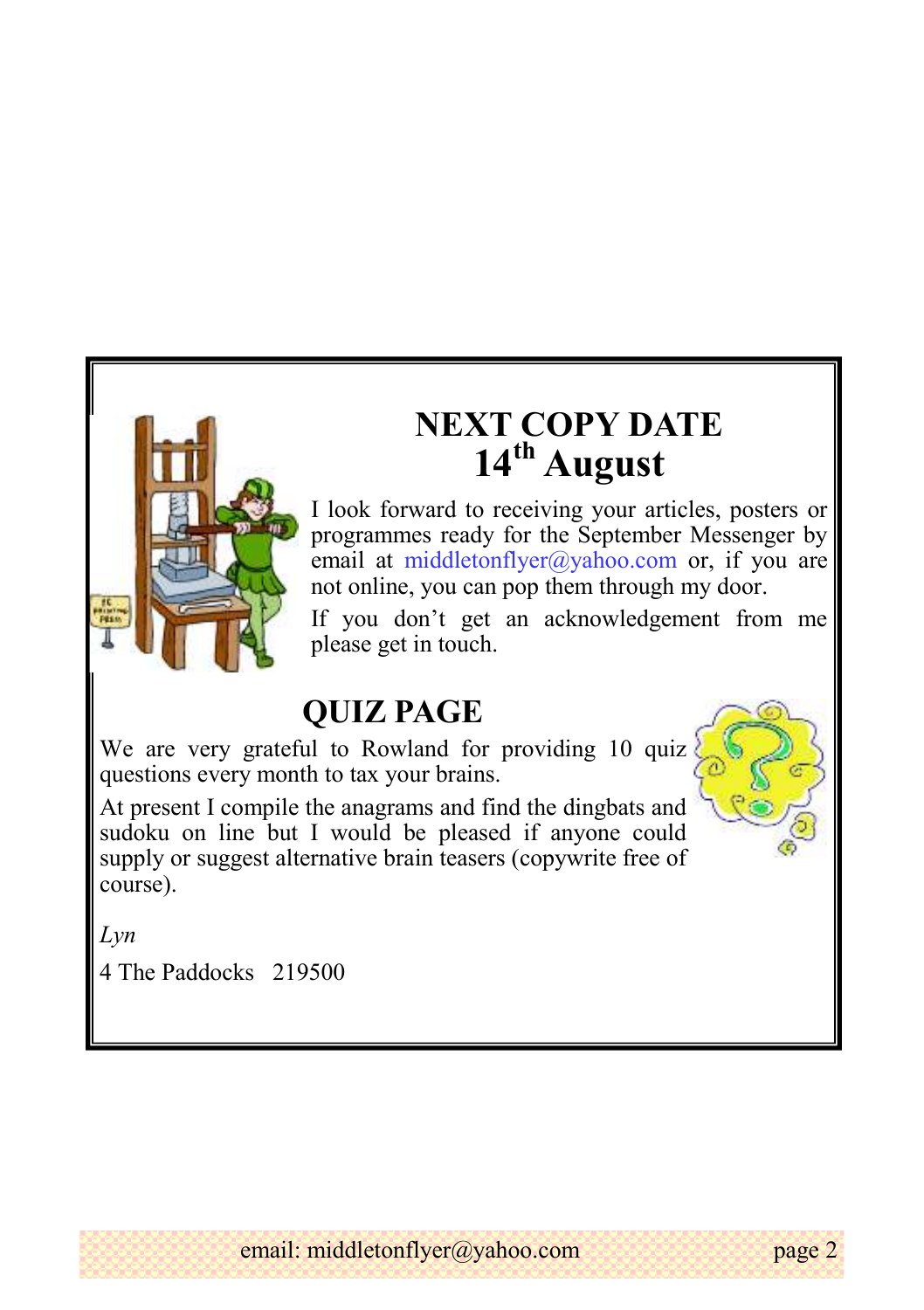# EDITORIAL

Just back from the Produce Show, and I was very much taken with both the quality of the exhibits and, even more, by the number of people who cared



enough to share their horticultural, culinary and artistic skills with us. Congratulations to not just the winners but to everyone who exhibited. (And just how **do** you have produce ready so early? All we've got so far is a few broad beans and some green raspberries!).

But to business.

Fewer people turned up to clear the railway embankment path, which was disappointing. This

wasn't just an exercise for the Parish Council but for us all as village residents. Anyway, it looks clear enough to drive a bus down now and I hope more people take advantage of it.

Speaking of walking, has anyone had any trouble with trees and hedges overhanging footpaths in the village? According to East Riding County Council 'a six foot man should be able to walk on the path with an umbrella'. And that's just talking about height. In a previous life I lived near an out-ofcontrol Leylandii hedge that had taken over half the width of the footpath making it difficult to wheel a pushchair and impossible to walk two abreast. It might be worth having a look at your borders to see if there could be any issues; it's always easier to avoid a problem than have to deal with one!

Finally, and on a personal note, I've enjoyed turning out for the village tennis club over the last few weeks. Middleton on the Wolds is in the fortunate position of having three courts (two grass) and a club to use them. The problem is a lack of players (trust me, if I'm playing, they're short of players!) so why not have a go. You never know, the Tennis Club might even put some contact details in the Messenger one day!

It looks like this week's theme has been doing things for ourselves, rather than relying on others, to make Middleton better – for which I have no intention of apologising. The running of the village isn't the responsibility of this council or that committee; it's something we should all contribute to...

So, as always:

**If you have any ideas, comments or complaints (especially complaints) you want to share then send an email to** [middletonflyer@yahoo.com.](mailto:middletonflyer@yahoo.com) Remember, we can't respond unless we receive your message.

Cheers,

Mike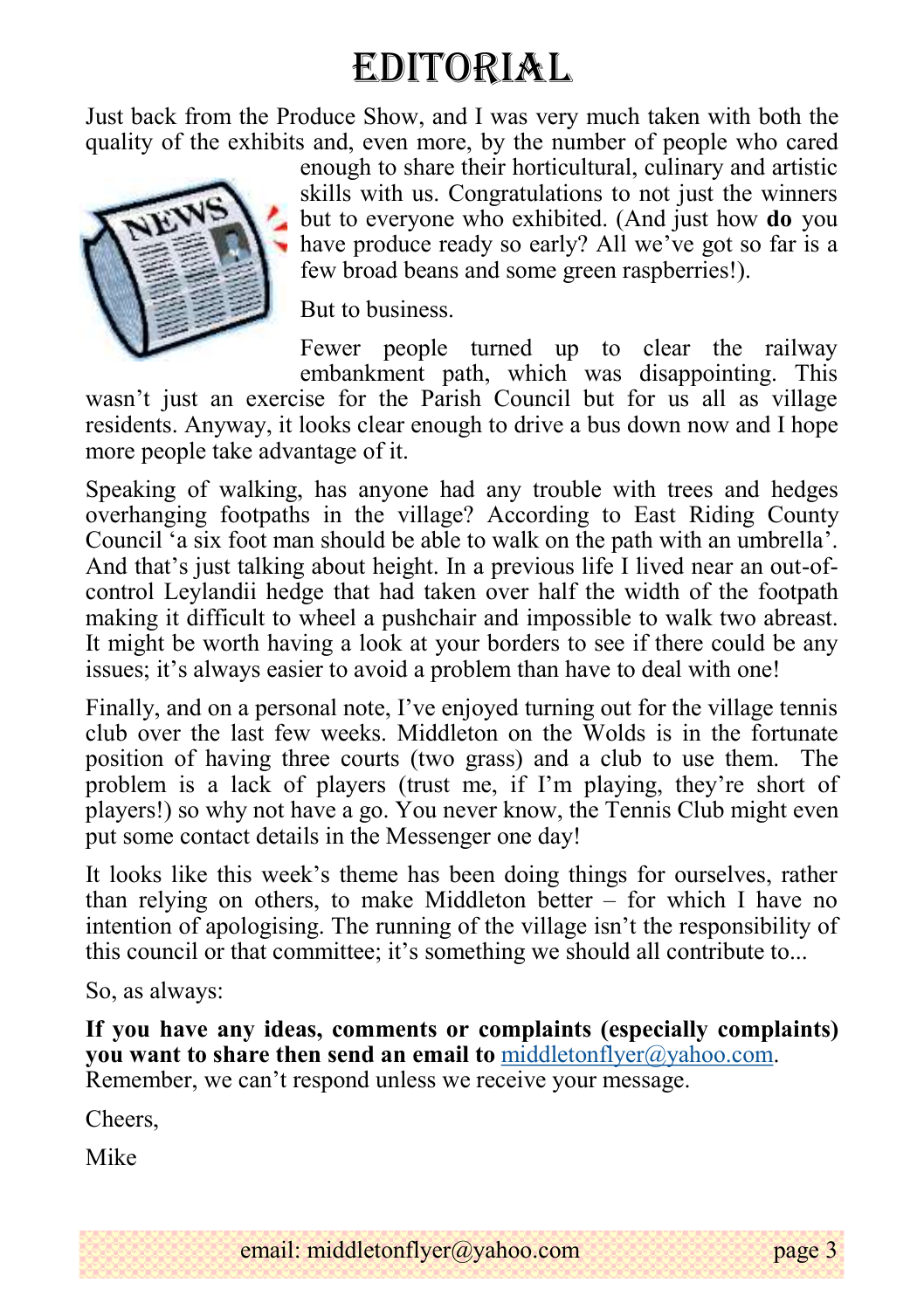<sub>Cr</sub>aft Fair & Table Top Sale

**Middleton on the Wolds Village Hall** 



**Saturday** 14th September 2019



 $2pm-4pm$ 

Fundraising for the Village Hall

## **REFRESHMENTS**

**CRAFTS & GIFTS** 

**TOMBOLA** 

## **HOME PRODUCE**

**BRIC-A-BRAC** 

#### **To Book your Table Top**

There are 2 sizes of table available.

The prices (payable at the time of booking) are as follows:

Large: £8 (approx 1830 x 600 or 800 mm) Medium:  $F6$ (approx 1220 x 600 mm)

Email sroe.general@gmail.com for a booking form or Call Sharon on 01377 217254 to discuss booking and payment

If you don't want a table top please come along on the day to support your Village Hall Relax and get together with cake and coffee Help to keep the community spirit alive

Middleton Village Hall Committee<br>Charity Number 1085309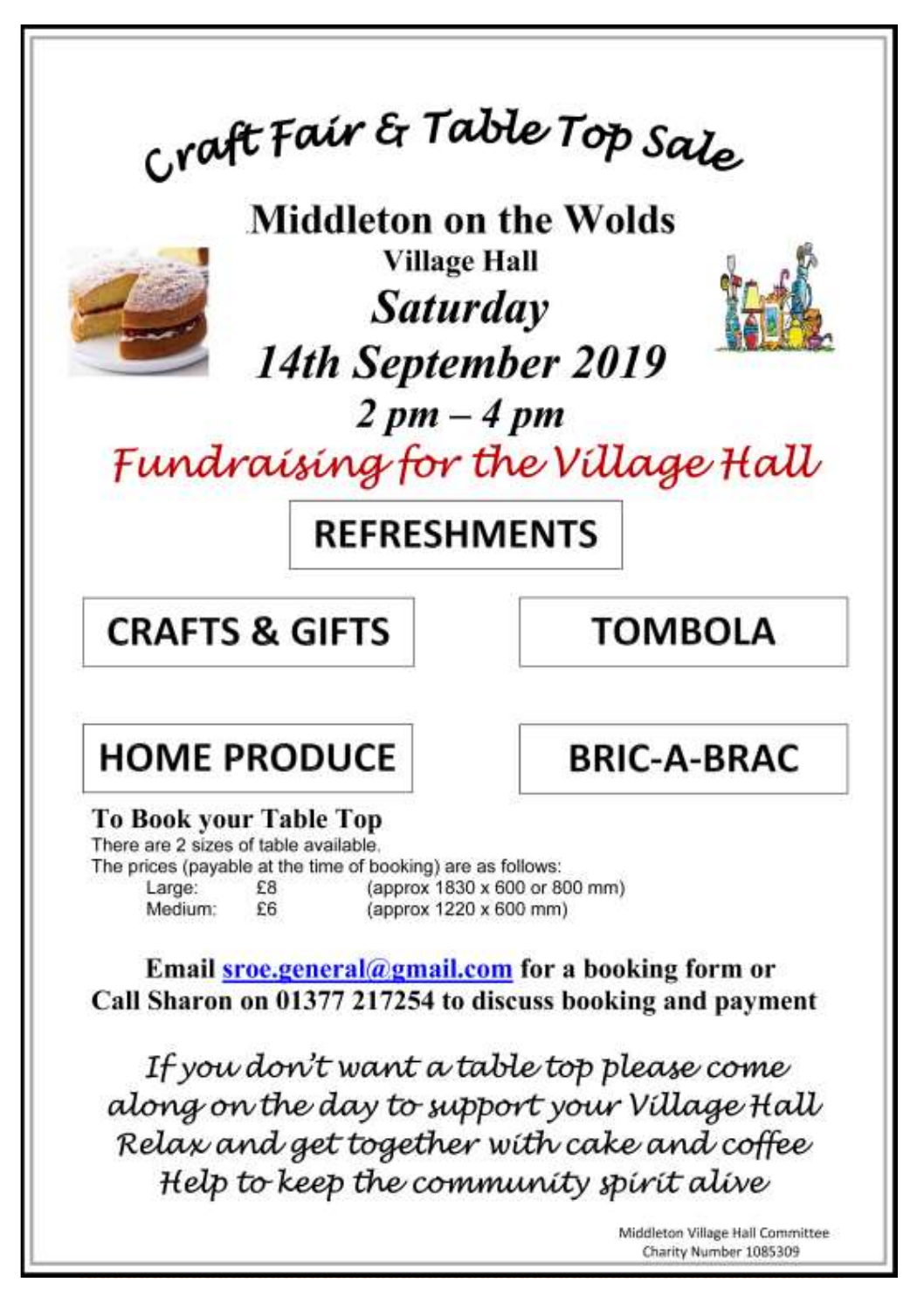# Village hall news



#### **The Reading Rooms**

On  $1<sup>st</sup>$  August the responsibility for the running of the Reading Rooms will transfer to a new committee set up by the Parish Council. Anything to do with future bookings is being handled by Kath Bentley. Her contact details are

kathbentley@hotmail.co.uk, telephone 01377 217456. The treasurer will be Sandra Morrison, the Parish Clerk, and you can contact her on pc@middletononthewolds.co.uk.

### **The Village Hall**

The current Village Hall Committee will continue to manage and fund-raise for the Village Hall in Station Road as usual. The current members are listed below. If anyone feels that they could spare one evening a month to attend meetings and/or could offer their



support at any functions we would love to hear from you.

Dave Pratt – Chairman Lyn Dennis – Treasurer Sharon Roe – Fund Raising Barbara Lavender – Maintenance June Pratt – Parish Council Rep Kath Bentley – Committee Member Marie Ley – Secretary - marieley2@outlook.com - 219056 Jennifer Keenan – Bookings - paj.keenan@gmail.com - 217909

The Village Hall is available to rent for private parties and functions at £8 per hour with a discounted cost of only  $\hat{E}28$  for  $\hat{4}$  hours. The cost includes the full use of the kitchen and equipment. Please contact Jennifer for further details.

As you will see from the poster opposite our next event is a table top sale with refreshments in the afternoon of  $14<sup>th</sup>$  September. Another date for your diaries is Friday  $11<sup>th</sup>$  October which, by request from a number of people, will be a quiz night – more details on that to follow next month. Our annual Christmas Fair is scheduled for Saturday  $30<sup>th</sup>$  November.

Don't forget that when you buy from Amazon you can support the Village Hall by switching to Amazon Smile and choosing Middleton Village Hall from the list of charities. It may only be a small percentage each time but every little bit helps towards the up-keep.



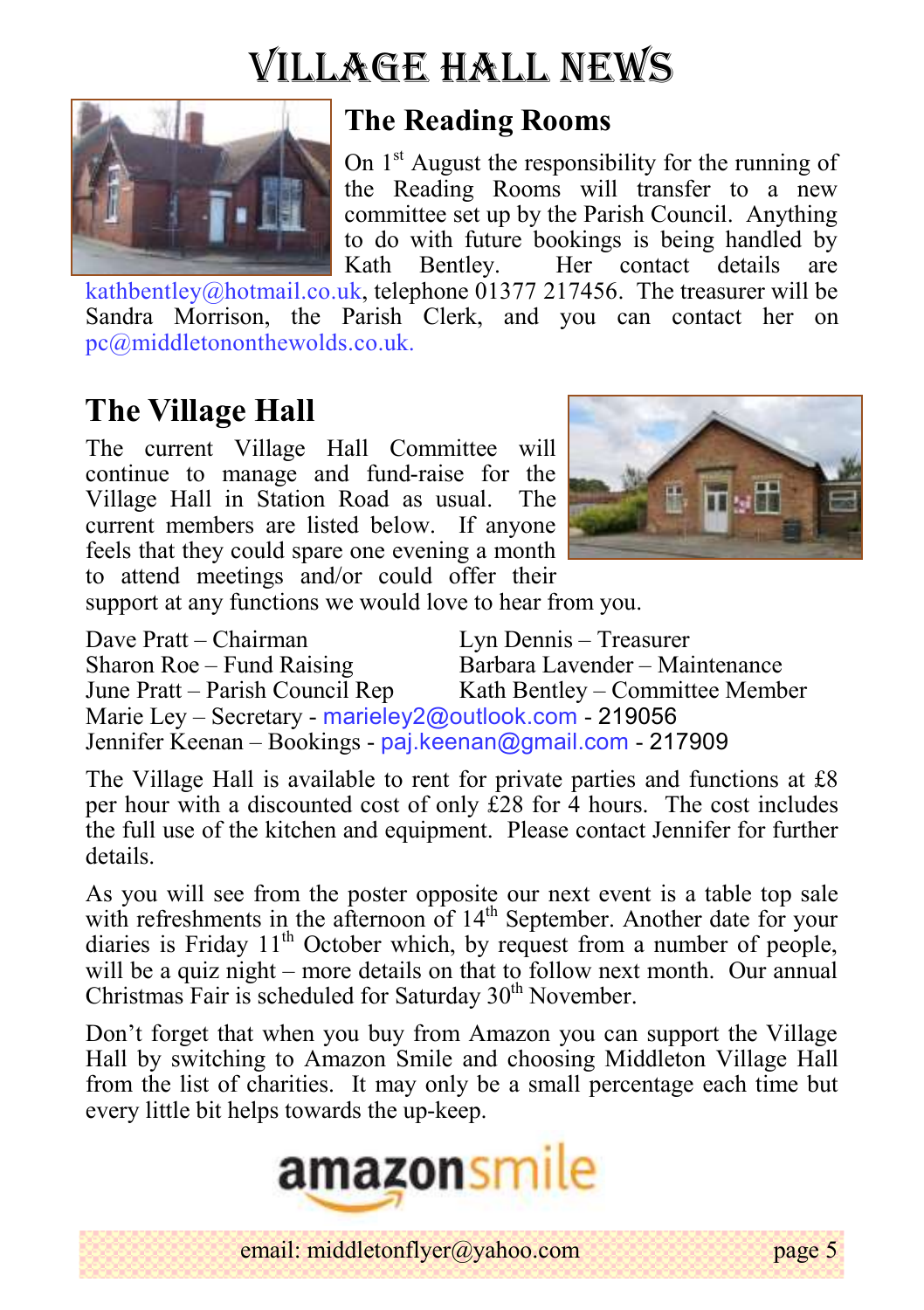# QUIZ PAGE

- 1 In which country is the Great Sandy Desert?
- 2 How many stones did David take for his fight with Goliath?
- 3 What is an American name for a shorthand typist?
- 4 Who lived at "Scatterbrook Farm"?
- 5 Name the Carol "Tis the season to be Jolly"
- 6 What country is nearest to the North Pole?
- 7 Edward Teach became famous as who?
- 8 Who went around the world in eighty days in 1873
- 9 The Worlds highest waterfall is where
- 10 What song is sung the most?

#### Quiz set by Rowland Wooldridge

**FOODY DINGBATS**

|                | 5 |   |   | $\overline{2}$ |   | 9 |   |   |                                   |
|----------------|---|---|---|----------------|---|---|---|---|-----------------------------------|
|                |   |   | 3 |                |   | 4 | 5 | 2 | S><br>FA<br>rollrollrollroll      |
|                |   |   | 7 |                |   |   | 1 |   |                                   |
|                | 9 |   |   |                |   | 5 |   |   | <b>BUTTER</b><br><b>KOCHRICKM</b> |
|                | 6 |   |   |                | 4 |   |   |   | MOND                              |
| 9              | 8 | 7 |   |                |   |   | 3 | 5 |                                   |
|                |   |   |   | 3              | 7 |   | 9 | 8 | eeeeeeCornish CCRREEAAMM          |
| $\overline{2}$ |   |   |   |                | 9 | 6 |   |   |                                   |
|                |   |   |   |                |   |   |   |   |                                   |
|                |   |   |   |                |   |   |   |   |                                   |

#### **SUDOKU**

4 7 1 1 5

#### **THIS MONTH'S BIRTHDAY ANAGRAMS**

|                 | (which year were they born?) |               | All answers on page 27 |
|-----------------|------------------------------|---------------|------------------------|
| Comedian/Actor  | eft phrensy                  | Femail Singer | brahma trashing        |
| Astronaut       | alerting morns               | Writer        | blinny toed            |
| <i>Musician</i> | garrison moults              | Male Singer   | cajoles hickman        |

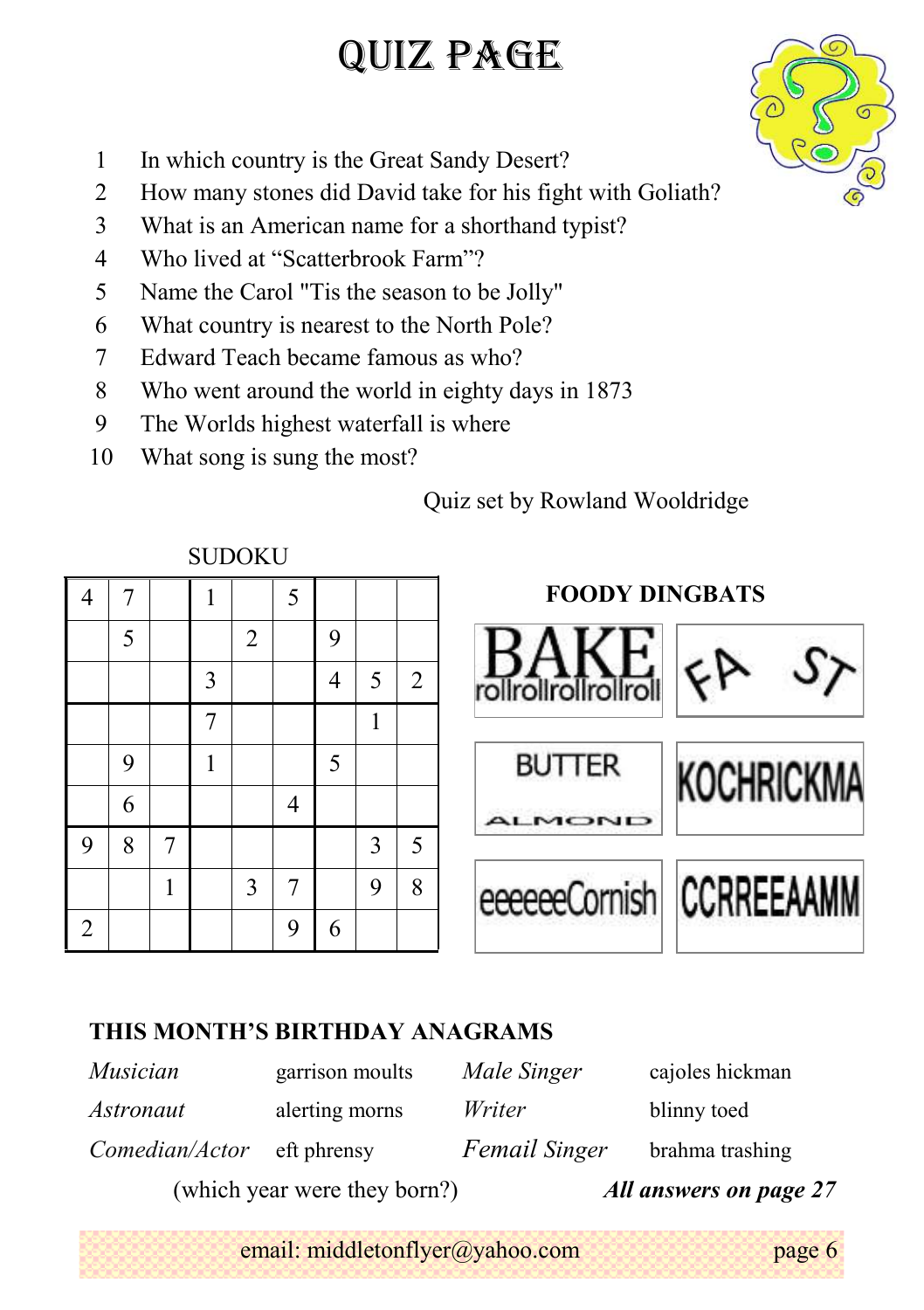# LOCAL HISTORY

### **MEDICAL MATTERS**

When doctor Patrick Clements (1911-98), Middleton's last resident medical practitioner retired in 1971 he recalled that there had been a practice in the village since 1818 served in those 153 years by just four doctors. He might have added that during that time medical practice had changed beyond all recognition, for "Dr Pat" as he was affectionately known was leaving behind an ever developing world of blood tests, scans, effective drugs and anaesthetics allowing increasingly complex surgery made possible since the National Health Service was established in 1948.



Dr Ernest Clements

Contrast this with an operation without sedation, to remove a bladder stone performed in the village of Fimber in the first half of the nineteenth century by two "Scotch surgeons" and witnessed by John Wood, Middleton's first doctor which was later recalled by Driffield archaeologist J. R. Mortimer the patient's nephew. The victim who was strapped to a kitchen table did however survive for another thirty years while the stone, about the size of a hen's egg was displayed at one time in the Driffield museum.

Many would not have been so lucky for in those days with the causes of infections not being understood a simple wound such as standing on a hay fork or an animal bite could be fatal. Traditional remedies abounded and persisted in rural areas but life expectancy was short and infant mortality high. However things began to improve in the 1860s with the introduction of antiseptic measures.

John Wood the first village doctor was born near York in about 1796. A prominent Primitive Methodist he was listed in Baines Directory of 1823 as a surgeon and remained in practice until his death in the 1860s. He was succeeded by his son William (1835-1908) who held other official posts and on his death the Driffield Times referred to his genial and kindly manner.

The practice had been taken over by Ernest Clements (1878-1961) in 1906. Born in Limerick, with a degree from Queen's College, Belfast, he was to contribute greatly to village life both medically and socially. A keen sportsman he had played rugby and lacrosse for Northern Ireland and in the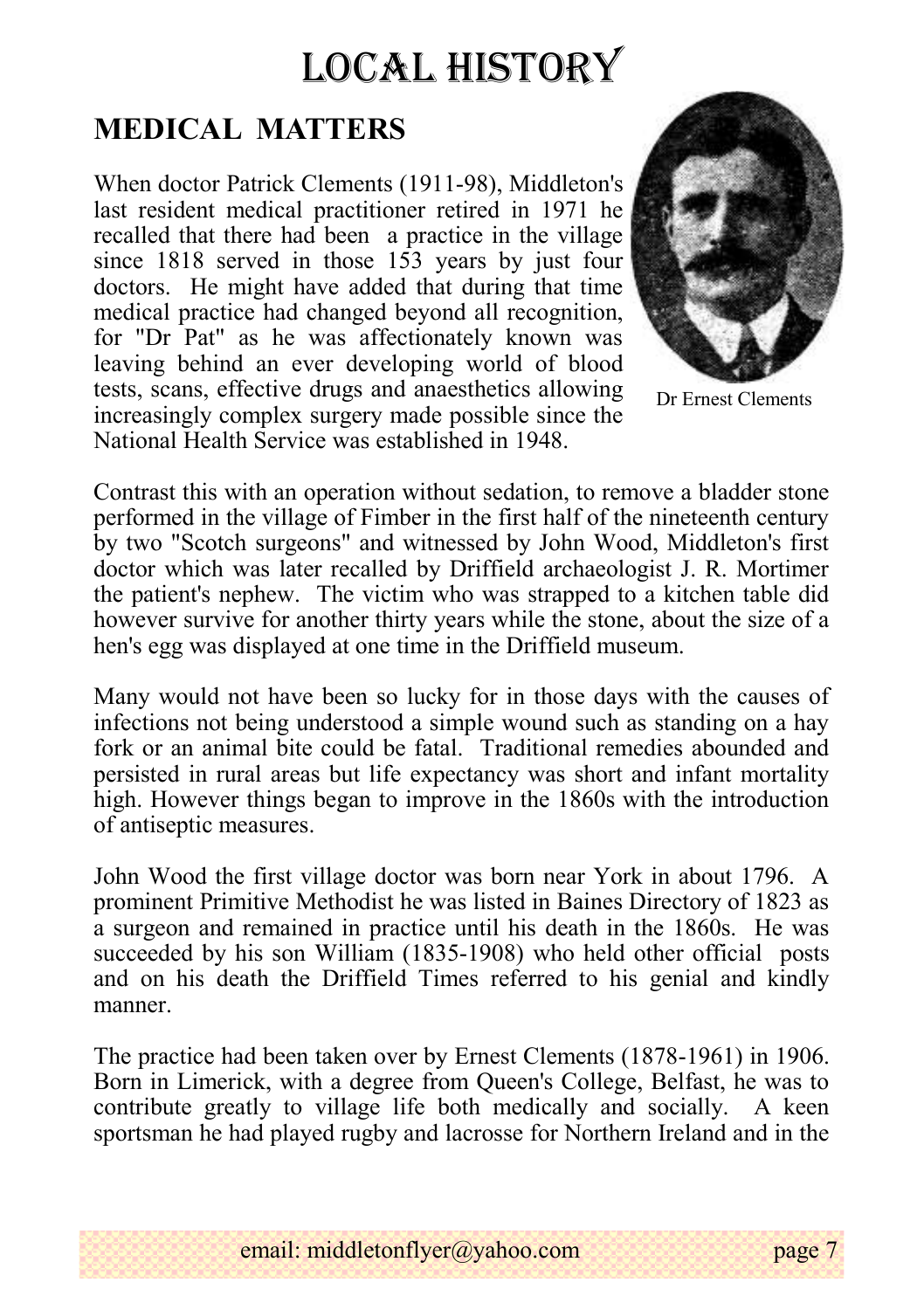village displayed a passion for cricket and billiards. With regard to the latter the late Hazel Brown recalled having on one occasion to bring him from a game to deal with an urgent case.



In 1910 he married Marion, daughter of a Driffield Solicitor and they had two sons and two daughters. Ernest and his wife bought St Andrew's Cottage opposite the church which was to serve as the surgery and he became famous in the locality for making house calls in his chauffeur driven car. At the time of their silver wedding anniversary they each donated £100 to the fund for the construction of the village hall to show their appreciation to the community. On his retirement in 1946 he retired to Molescroft and was succeeded by his son Patrick who is remembered by villagers for his pleasing manner, devotion to duty and involvement in village affairs.

Following Patrick's retirement general practitioner facilities were provided by visiting doctors from Driffield but these services were eventually stopped necessitating a trip to Driffield or Beverley for basic consultations at one of the growing number of medical centres.

*Geoff Wisher*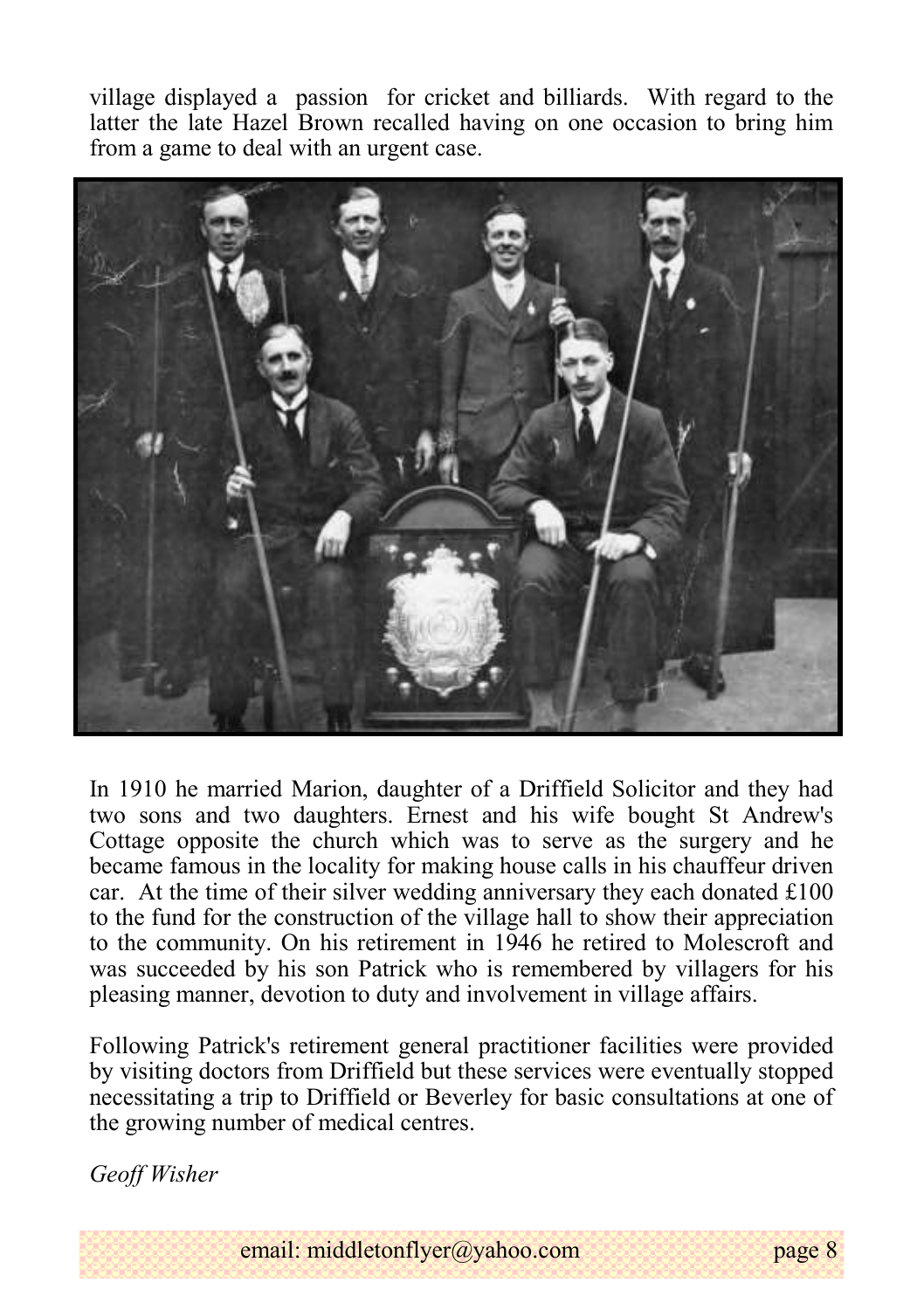# The wolds METHODIST CHURCH

### **Services for August**

| Sunday 4th 10.30am  | Service at the Wolds Methodist Church,<br>Worship Leaders       |
|---------------------|-----------------------------------------------------------------|
| Sunday 11th 10.30am | United service at St Andrew's Church,<br>Middleton on the Wolds |
| Sunday 18th 10.30am | Service at the Wolds Methodist Church,<br>Worship Group 1       |
| Sunday 25th 10.30am | Service at the Wolds Methodist Church,<br>Dr Peter Nelson       |
| Sunday 25th 6.00pm  | Songs of Praise in the Reading Rooms                            |

# St Andrew'S church

### **Services for August**

| Sunday 4th 12.00 for | 12.30 <sub>pm</sub> | No service. Parish Lunch in the Village Hall<br>Tickets £10.00 from members of the PCC                 |
|----------------------|---------------------|--------------------------------------------------------------------------------------------------------|
| Sunday 11th 10.45am  |                     | Joint Worship at St Andrews—Note Time                                                                  |
| Sunday 18th 10.30am  | 10.00am             | Tribfest at Sledmere, but for those not going:<br>Benefice Holy Communion, Rev'd Canon Kate<br>Goulder |
| Sunday 25th 10.30am  |                     | Joint Worship at Wolds Methodist Church                                                                |
| Sunday 25th 6.00pm   |                     | Songs of Praise, Reading Rooms                                                                         |
|                      | $+$ Bishop Alison   | Future Dates: Confirmation service at Sledmere on 20th October, 6.00pm,                                |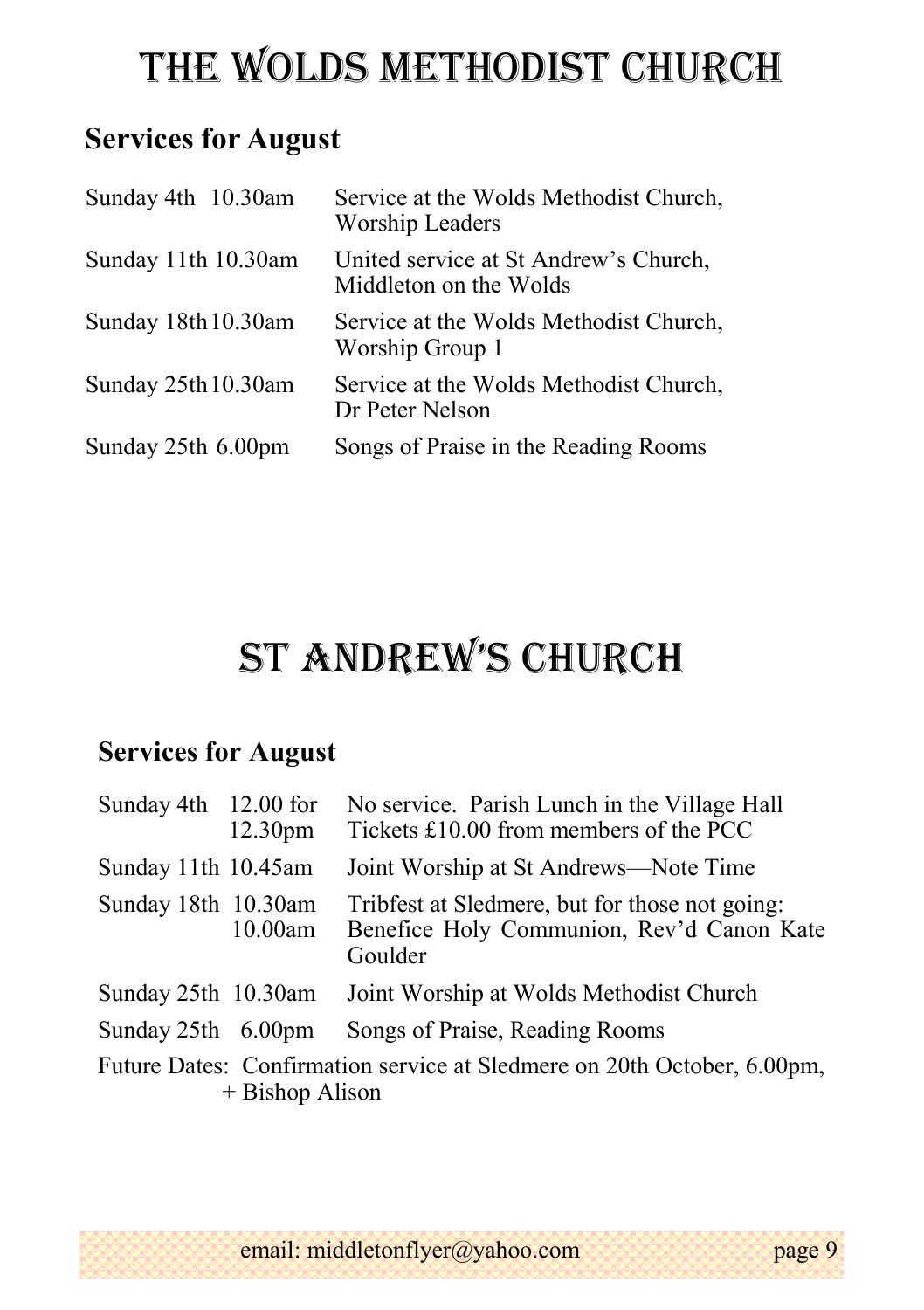# **Sunday 4th August**

12 noon for 12.30pm in the Village Hall Middleton on the Wolds





# "Bring the family for a fantastic lunch"

Admission by ticket from PCC members or the Post Office Adults  $- f10.00$ Children under 11 - £5.00 Free glass of wine or fruit punch on arrival

If desired you may bring your own beers, wine or soft drinks

Donations for the raffle will be appreciated

> **Proceeds for St Andrews Church**

email: middletonflyer church 2019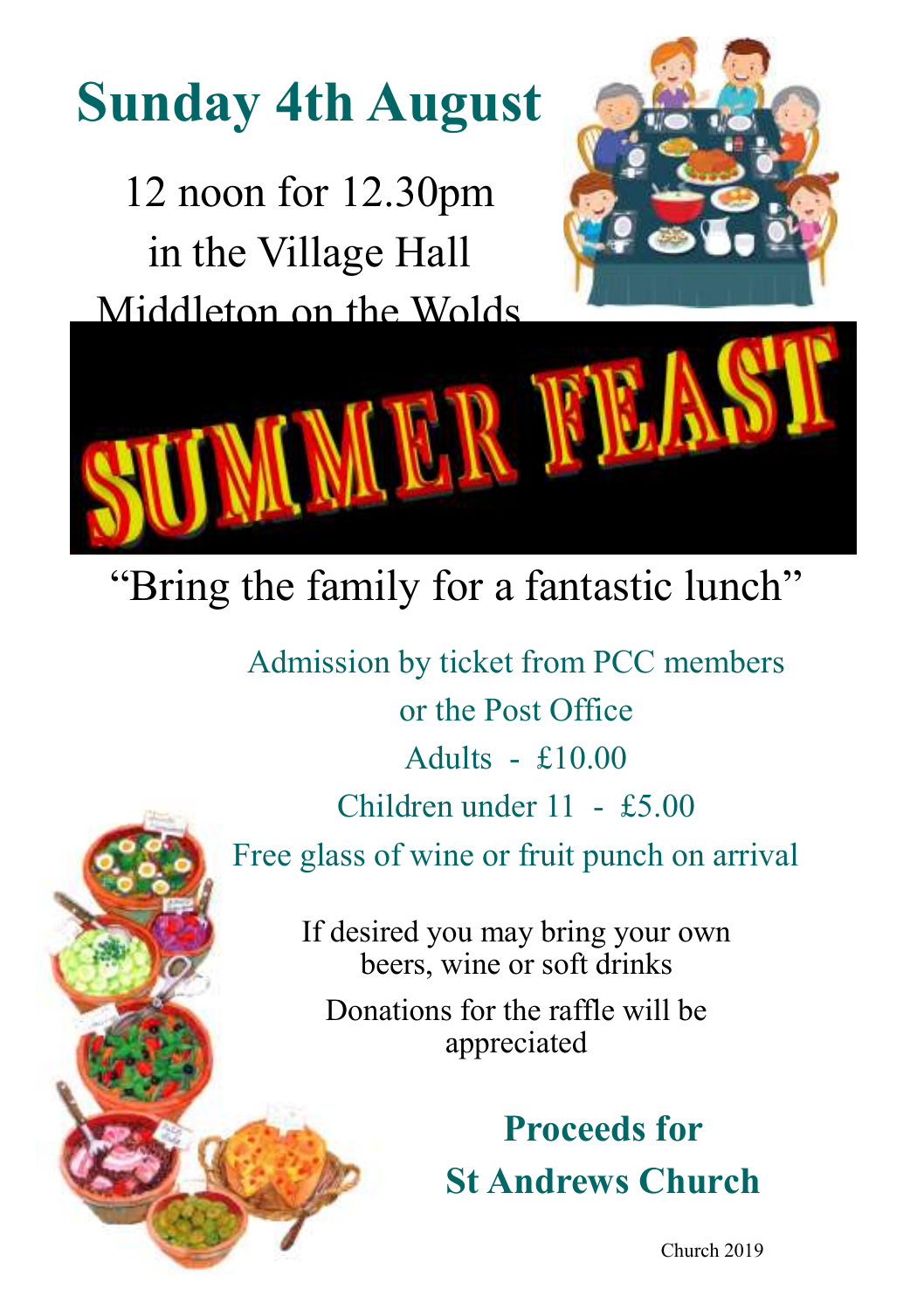# A note from your vicar

### **Lammastide**

Lammastide corresponds to the Hebrew 'Feast of Weeks' or 'Shavuot'. When a sheaf of the first barley harvest was offered to God – we can find reference to this in the Hebrew Scriptures in Leviticus, Numbers and Deuteronomy.

This is a two day festival which also remembers the giving of the Ten Commandments to Moses on Mount Sinai. Today the synagogue service contains prayers, Torah readings and poems which give thanks for the good gifts given to us by nature.

Lammas Day itself falls on the  $1<sup>st</sup>$  August. The word 'Lammas' first appears in the writings of King Alfred and is thought to derive from an English word for 'loaf' (Hlaef in Saxon) followed by the word 'Mass'.

Years ago when wheat was harvested by hand, the farmers watched the weather anxiously (as they still do today) if it rained heavily before the harvest was gathered in or if it was too dry at the wrong time, the crop could be ruined and winter could be a hungry – even deathly time.

Farmers would cut the very first ripe wheat, grind it into flour and then bake a loaf which was taken to the local church to be blessed and used for communion on the  $1<sup>st</sup>$  of August. The Lammas service was a way of saying 'thank you' for what had already ripened and also for praying for the safe harvesting of the rest of the crops.

In Medieval times there was much feasting and celebration at this time and bakers would produce special, intricate bread structures shaped into castles, models of Eve in the garden of Eden, suns, moons and stars all coloured by petals, thistles and marigolds.

In a small village in Essex, Little Dunmow, there is a custom of 'Bringing home the Bacon'. A play, dating back to the  $14<sup>th</sup>$  century, is enacted to remind people that true love is hard work. A prize of a flitch of bacon (also the name of the village pub) is offered to any couple who, after a year and a day of marriage, can swear truly that they have not regretted their wedding in any way, at any time. This was a valuable food gift for the long winter ahead. The couple had to prove their worthiness in front of a judge and jury. It was a fun occasion, with joking and humour and the couple who won were usually the best story tellers! (I don't know if an alternative is offered for vegetarians these days)

Maybe it would be good to mark Lammas Day again in our rural parish – what do you think?

*Rev Jane*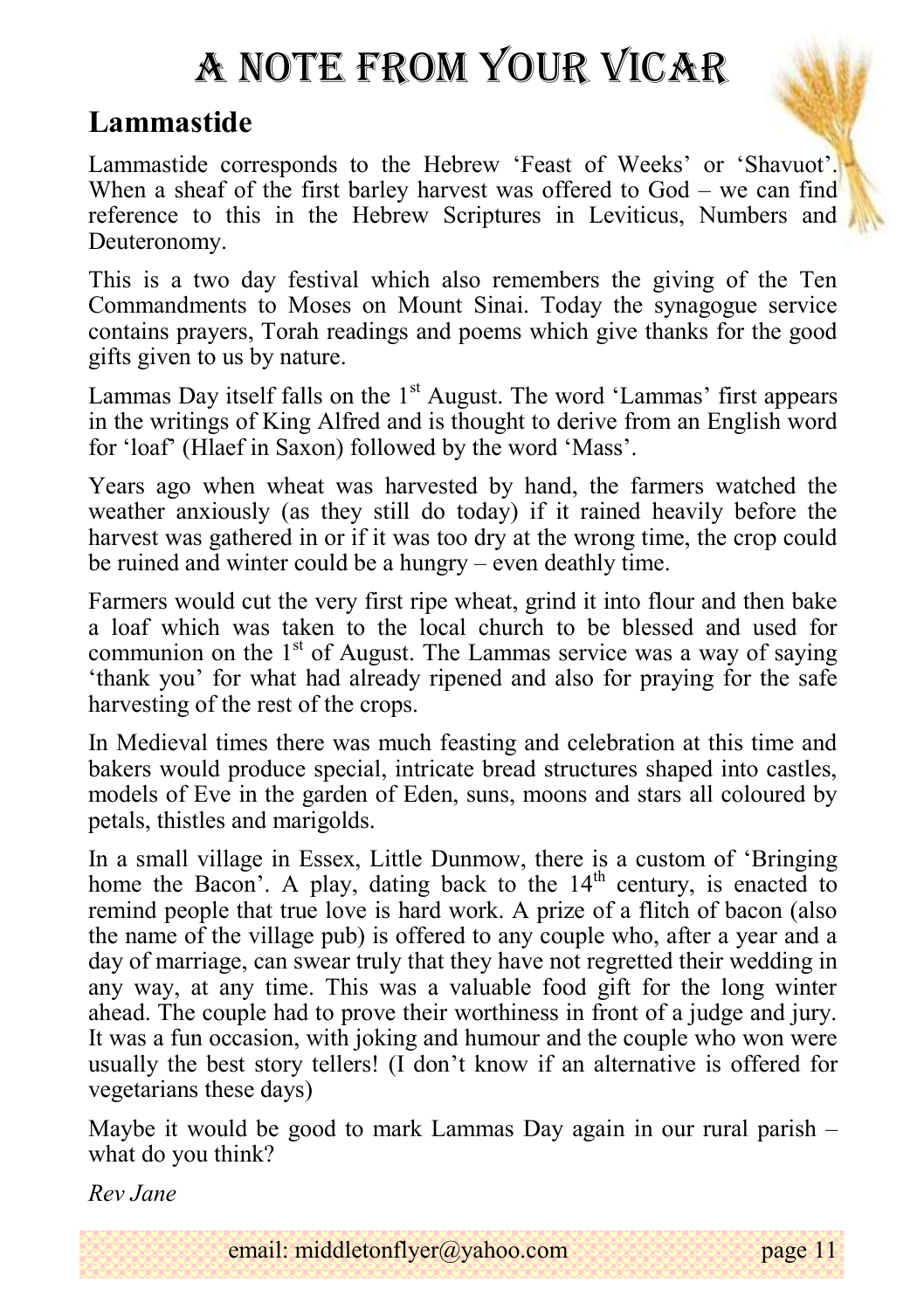# Messenger correspondence

My suggestions for celebrating/marking the 75th anniversary of the end of the Second World War.

*Marie Fox*

### **Church Service at 10.30**



This to include the school children. Liaise with school in September.( As this will form part of their holiday important to get the children on board) Offer to send in someone interesting to talk to the children about the second world war, make craft items with them to sell on a stall, make cakes with thembuns, jam tarts etc. Make costumes for the children to wear on the day. Children to take part in the service- possibly with singing songs typical of the war. Children to write prayers. Offer an incentive for children to attende.g. a badge and certificate (nothing too large- children enjoy working for certificates)

Bells rung before and after the service.

#### Children bring in parents!

### **On the village green from 11.30**

Stalls/coffee/tea etc Craft Stalls/ food stalls/ with music . Have that part of the road closed for 3 hours. Line dancing/ folk dancing to take place.

Whole village – decorate with bunting

Invite a group to start knitting /sewing bunting from September onward.

(This will possibly be the start of a coffee and chat afternoon)

Villagers invited to dress in the costume of the time.

Street party for the children during the afternoon. Parents asked to contribute food. If wet could be in marquee at Robin Hood- parents will buy drinks therefore an incentive for Robin Hood.

Liaise with Robin Hood to see if they will offer discount meals on the day (mince/potatoes)

Village Hall to host exhibition of photos/ artefacts of items collected from villagers. Children could be asked to sing again.

### **Evening**

6.30 to 9.00 Barn Dance in the Village Hall. (including children.) Liaise with Robin Hood to provide a bar. Group to be booked asap.

Robin Hood offering a VE day quiz from 9.30 onwards.

Try to include as many groups from the Village as possible to bring the village together.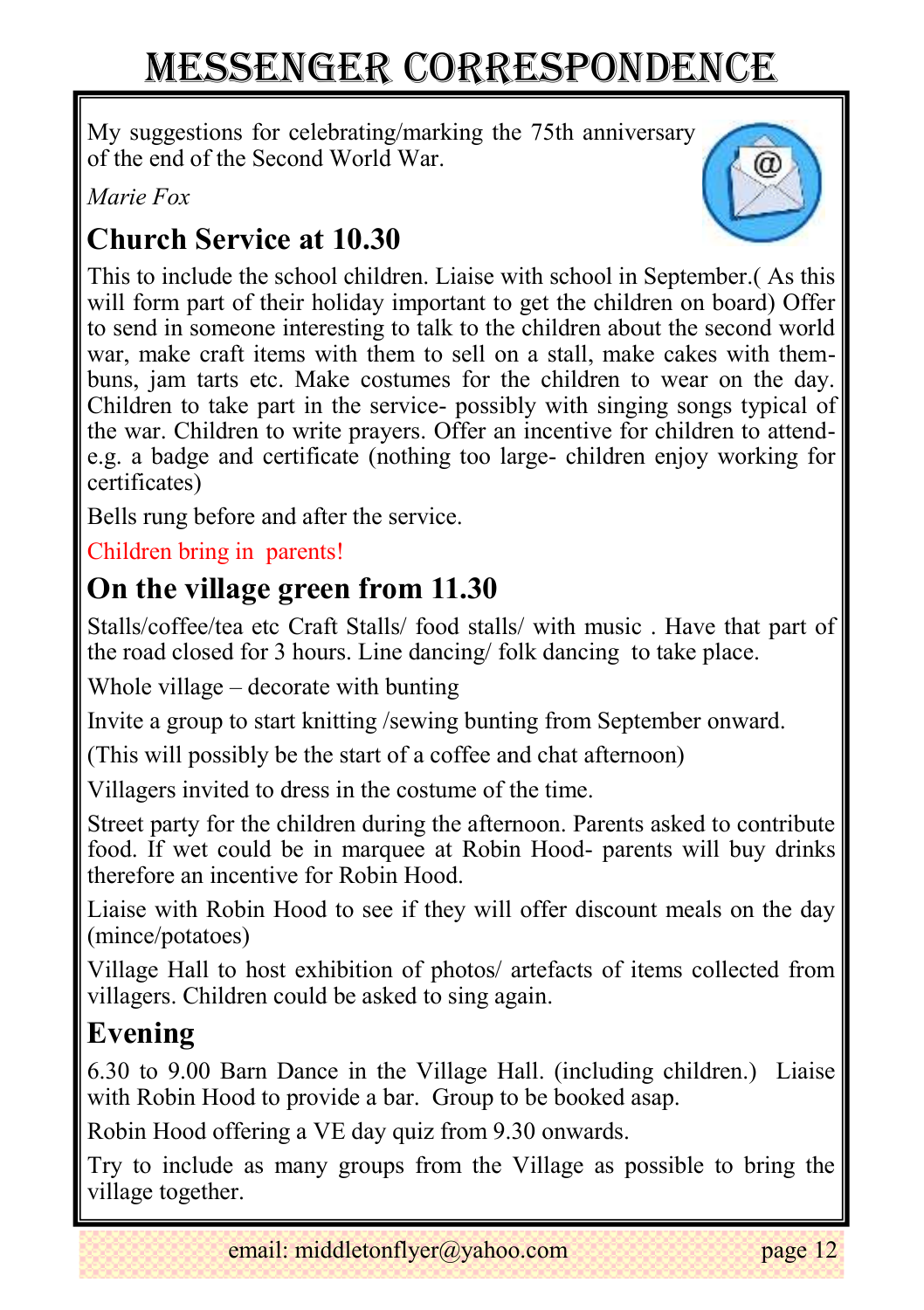## Messenger correspondence

Reply:

Thank you, Marie, for your comprehensive suggestion for the VE Day anniversary. It is the first we have received and hope it encourages others to send in their ideas for the whole day or just for a part of it.

*Lyn* 

#### Hi Mike

Some two years ago or more I raised with the Parish Council regards the safety of our villagers walking down the Path from Orchard Drive to Greenfield Lane running alongside the Kids playground, especially during wet weather where the potential for slipping is high.



I was told at the time all the emphasis was on the Kids playground as they had got a grant, some £30k I believe, to improve that area but the pathway would be sorted soon after and indeed they had gone out for quotes.

Firstly it beggers belief that when the money for the play area was granted, sorting that path was not included in the project with it running along side the area. Obviously nobody thought there was a safety issue to the mothers and children accessing the area.

Secondly two years on nothing has happened, many other paths and steps have been sorted. Maybe these are more important to those authorising the allocations.......

All I asked for was the path to be widened so that both feet could be grounded on a flat surface, nothing fancy.

I see many of the ladies coming back from their events in the village hall or reading rooms on an evening with a torch in one hand and clinging onto the fence with their other hand as they feel their way up the long incline to Orchard Drive. It is an accident waiting to happen.

So before we go sorting other improvements around the village, and especially before winter catches up with us, would it be possible for the Parish Council to sort this minor problem. I can't believe the cost to this can be enormous or prohibitive.

Cheers

Steve R Johnson 10 Orchard Drive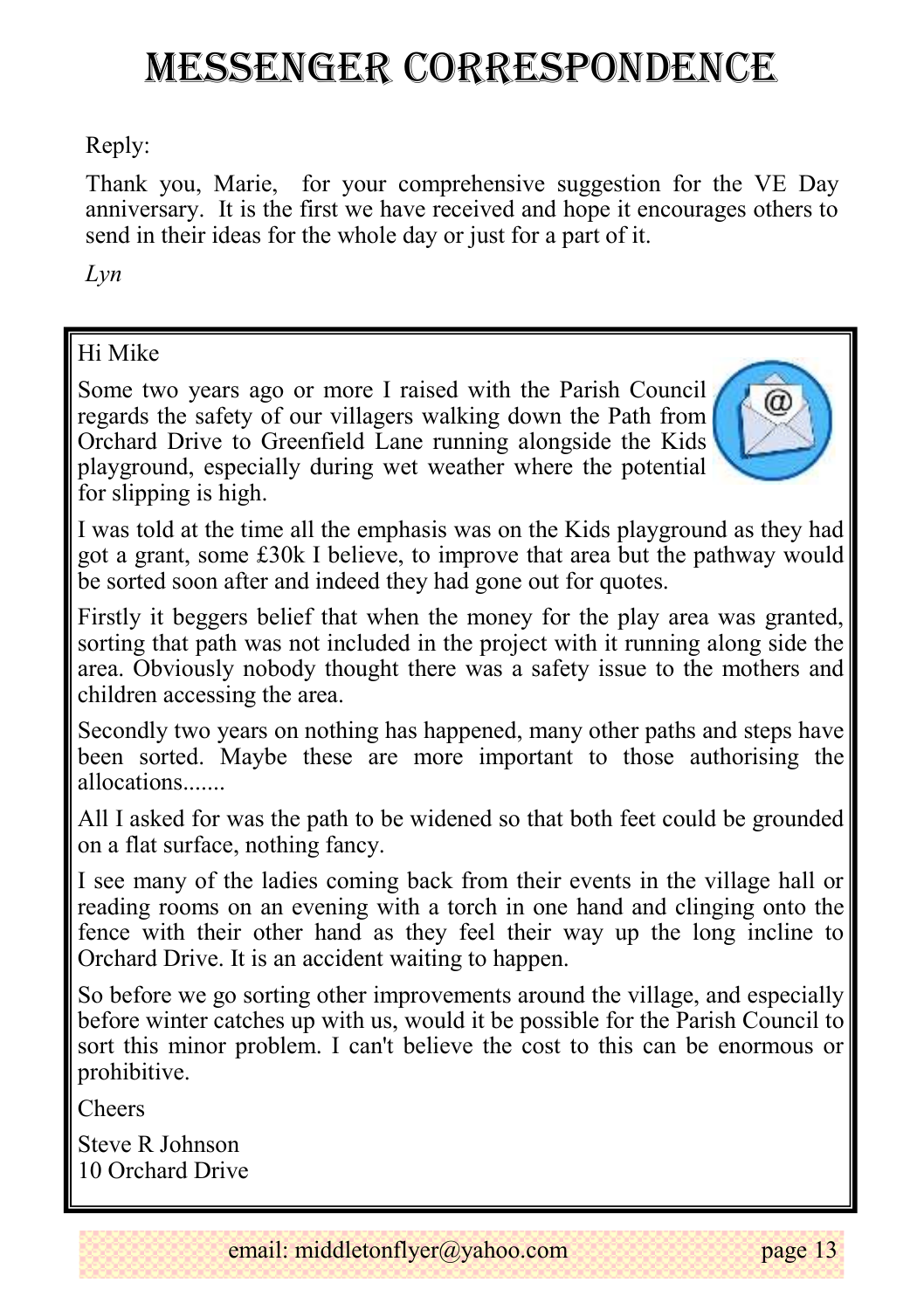Reply:

Hi Steve,

Thank you for raising this issue directly. This path has been discussed by the PC and we have received quotes for the work to be done.

I appreciate that it has taken a long time to get things moving but, hopefully, we can now resolve the matter to everyone's satisfaction.

At the last Parish Council meeting we looked at two quotes for the path. We also discussed the feasibility of the work being done 'in house', as it were, by us, the villagers. Here's the situation as we see it.

The cheapest quote came in at just over  $\text{\pounds}1,000$  for a path 1.2m wide by 50m. However, no provision was made in the 2019/2020 for this work so we would have to try to raise funding from other sources such as grants. The alternative, as I say, is to do the work ourselves; does anyone have any ideas?

*Mike*





# **VILLAGE LUNCH**

# **THE ROBIN HOOD INN**

### **Monday 12th August**

### **12.15 for 12.30pm**

If regulars are unable to attend please contact Lynn Wooldridge on 217457 by Friday 9th August . Anyone wishing to come for the first time is most welcome and should contact Lynn to book a meal.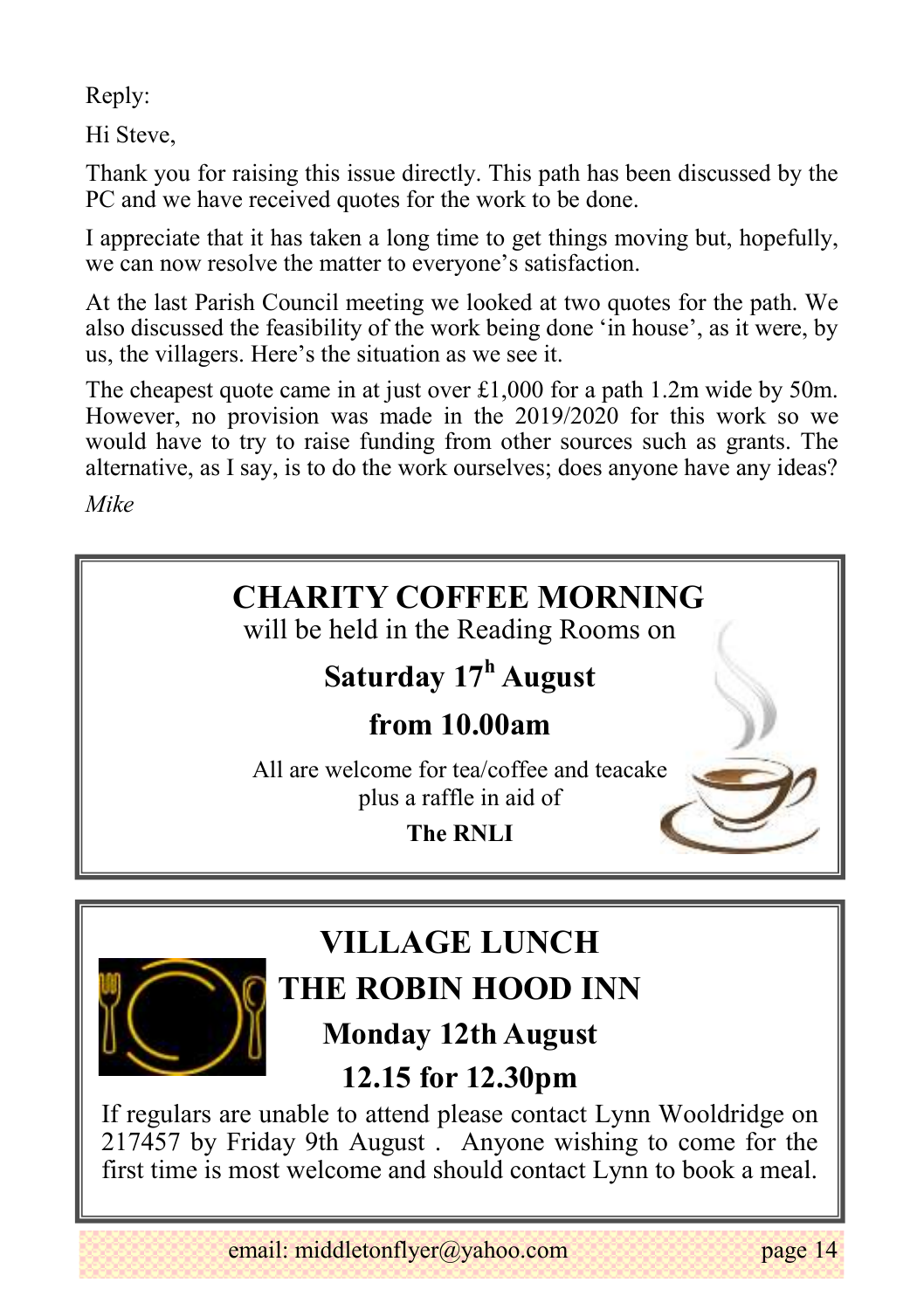# YorkShire countrY women'S **ASSOCIATION**

### **MIDDLETON BRANCH'S SUMMER OUTING**

On Thursday  $4<sup>th</sup>$  July a coach, appropriately with a lady driver, whisked us away into North Yorkshire for a

visit to Ampleforth Abbey.

We were met by an extremely knowledgeable volunteer who took us on a tour of the imposing Abbey and, for a full hour, gave us the full history of the Benedictine Monks, the college, the Abbey Church and buildings (all without a glance at any notes). We were all surprised at how new the church building is – it was only finished in 1963.





He then took us to the new Visitor Centre where we were able to study the timeline and look at the various exhibits. I was interested in the habit which was on display and how<br>comfortable the light-weight comfortable the fabric felt: not a scratchy serge as you would imagine!

A pleasant lunch of a variety of sandwiches and huge tureens of chips followed. We then had a couple of hours to explore the extensive grounds and visit the well-stocked gift shop before popping back to finish off the day with coffee and cake.

We were very lucky with the weather – a bight sunny day with a refreshing breeze.

Thanks must go to Linda Jones, Christine Johnson and the rest of the committee for a well-planned and enjoyable day.

*Lyn Dennis*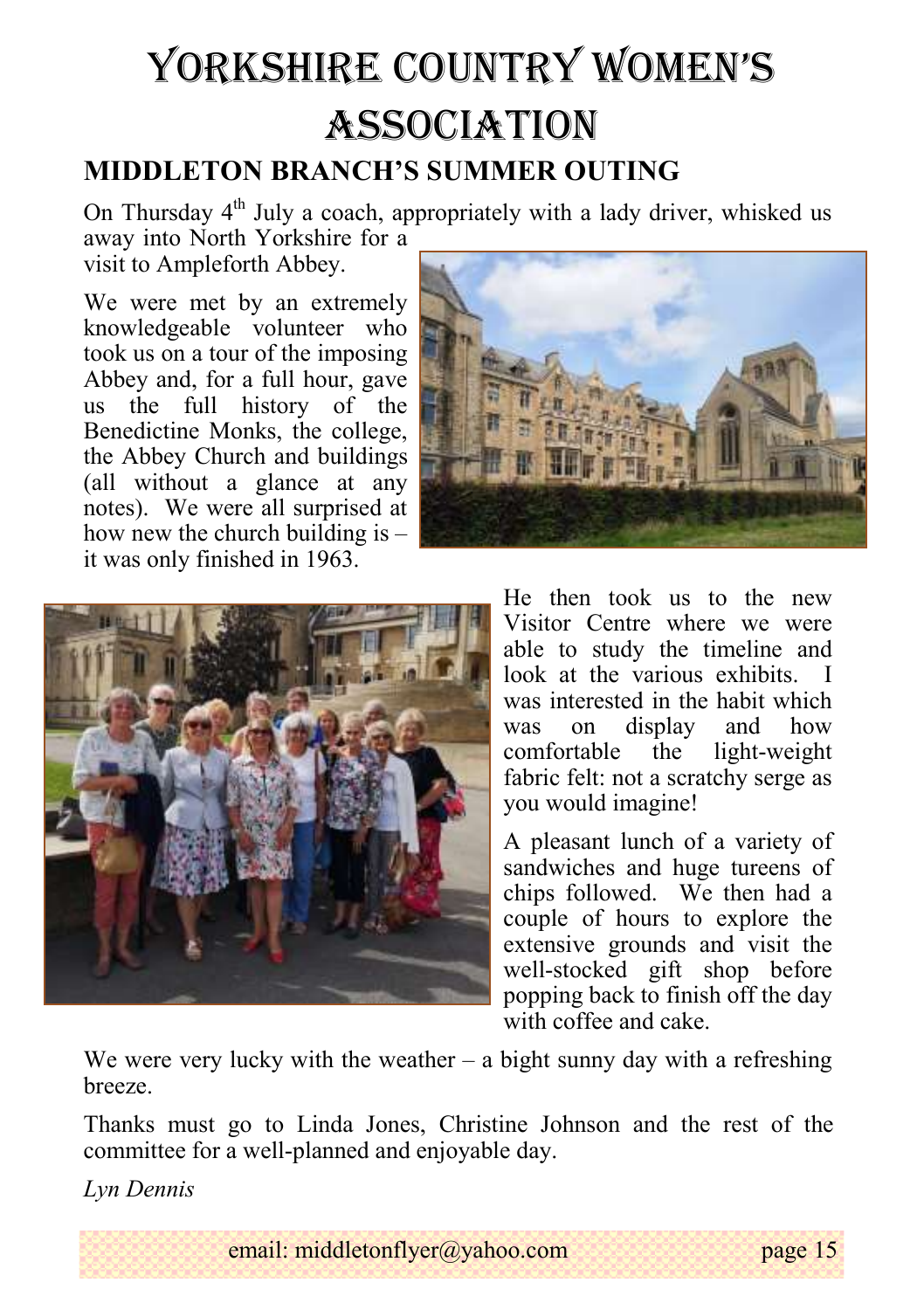# Local Birds & wildlife

Starting on a personal note, I've just had my sister, a keen birdwatcher, visiting from Sheffield, and that has made me realise just how lucky we are here. We had a few days in Flamborough/Bempton, seeing all the expected sea-birds (including Puffins) then the same amount of time back in Middleton. I did think we might not live up to the first half of her visit, but I needn't have worried! A Red Kite flew over our garden on the first day back, and then later from there we saw six (!) Buzzards circling round over Station Road.



We had a walk down Great Dug Dale just outside the village and saw more Red Kites plus many butterflies, including Marbled Whites and Painted Ladies (incidentally, we saw a lot of Painted Ladies near the coast, and they were all very pale, as were these). There was a profusion of wild flowers there and many more common butterflies, bees and other insects. Grasshoppers were chirping! We used to get them in our garden, but not for some years now.

We visited Tophill Low, which is a bit quiet at this time of year (although we saw Grey Wagtails), but on the way back we saw a Marsh Harrier near Kilnwick which was much more unexpected!

In the village, Barry and Joanna have reported plenty of young birds appearing in their garden on Greenfield Road, including a young Stock Dove. We had one visiting briefly in March, so it would be nice if it had found a mate and this was it's offspring! They are getting visits from a Great Spotted Woodpecker and also quite a few Marsh Tits, and wonder if anyone else has had Warblers or Blackcaps in their garden this year?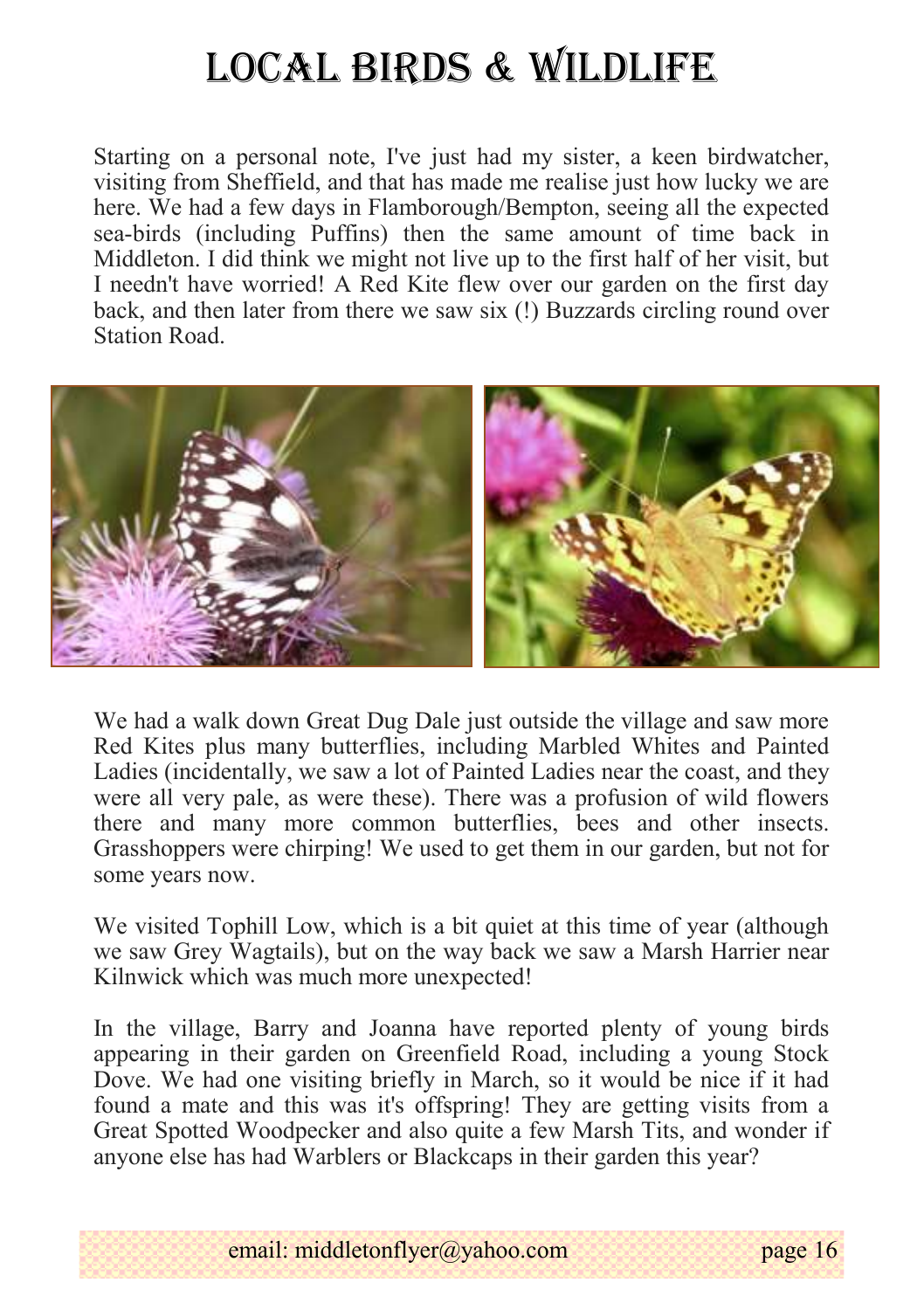

Our garden has been quieter apart from an unexpected swarm of bees on a plastic bag of kindling; when they wake up in the morning they are sleepy and keep slipping off. Most of the swarm has been removed by a kind bee-keeper from Bainton; just a stubborn few, (presumably Republican Bees who do not want a Queen) remain.

Please let me know about anything you would like to be included - still wondering about swifts, swallows and martins. I have been told about some swift nesting sites in the village and I am listening to them calling now as I type this (12th

July - just before the Newsletter deadline!) Looking forward to hearing your stories.

*Barbara*

[lavenderbarbara97@gmail.com](mailto:lavenderbarbara97@gmail.com) or phone/text 0777 192 7868

*Stop press:* A muntjac deer has been seen running across Warter Road



### **MIDDLETON MOVERS**



The gentle exercise and social activities class (teas and biscuits included), Middleton Movers, meets every Thursday afternoon at 2 o'clock in the Village Hall for an hour and a half.

When the group started we paid £1.50 a time to cover the hall hire but were able to reduce this. As the numbers have

unfortunately gone down we have made the decision to put it back to  $£1.50$ from the beginning of September.

Everyone is welcome and it would be good to see some of the original members again.

*Lyn*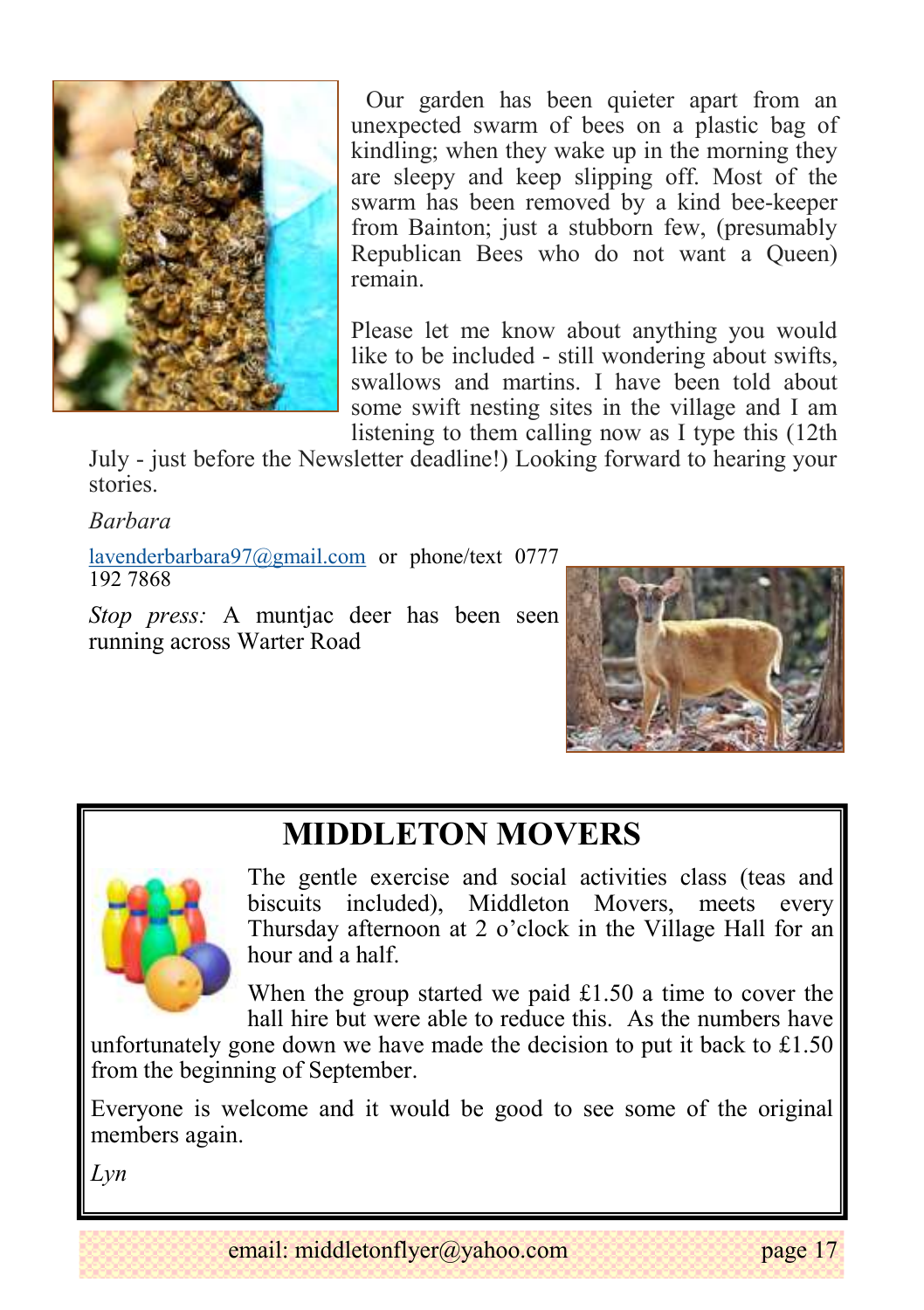# Middleton book group

In July the Middleton book club have been reading **"The secrets of happiness " by Lucy Diamond**. This was a lovely heart warming story about the re engaging of two step sisters who had grown apart. When one of them has an accident and fails to collect her children from school, the other is contacted and their lives are drawn back together. This story shows that we all need help at times and that families can come together and make a difference to a difficult situation.



The second book was **"The Midnight Rose" by Lucinda Riley.** This was like two stories from two different eras running along side by side yet joined together by one family. A fascinating insight into how England and India have always been closely linked together.

We all enjoy reading different authors and welcome the chance to meet together and discuss what we have read .

*Pam*

Next books for discussion:

13th August "A Piano in the Pyrenees" by Tony Hawks "The Inaugural Meeting of the Fairvale Ladies Book Club" by Sophie Green

> Contacts: Lyn Dennis 219500 lyndennis456@gmail.com Jennifer Keenan 217909 pajkeenan@gmail.com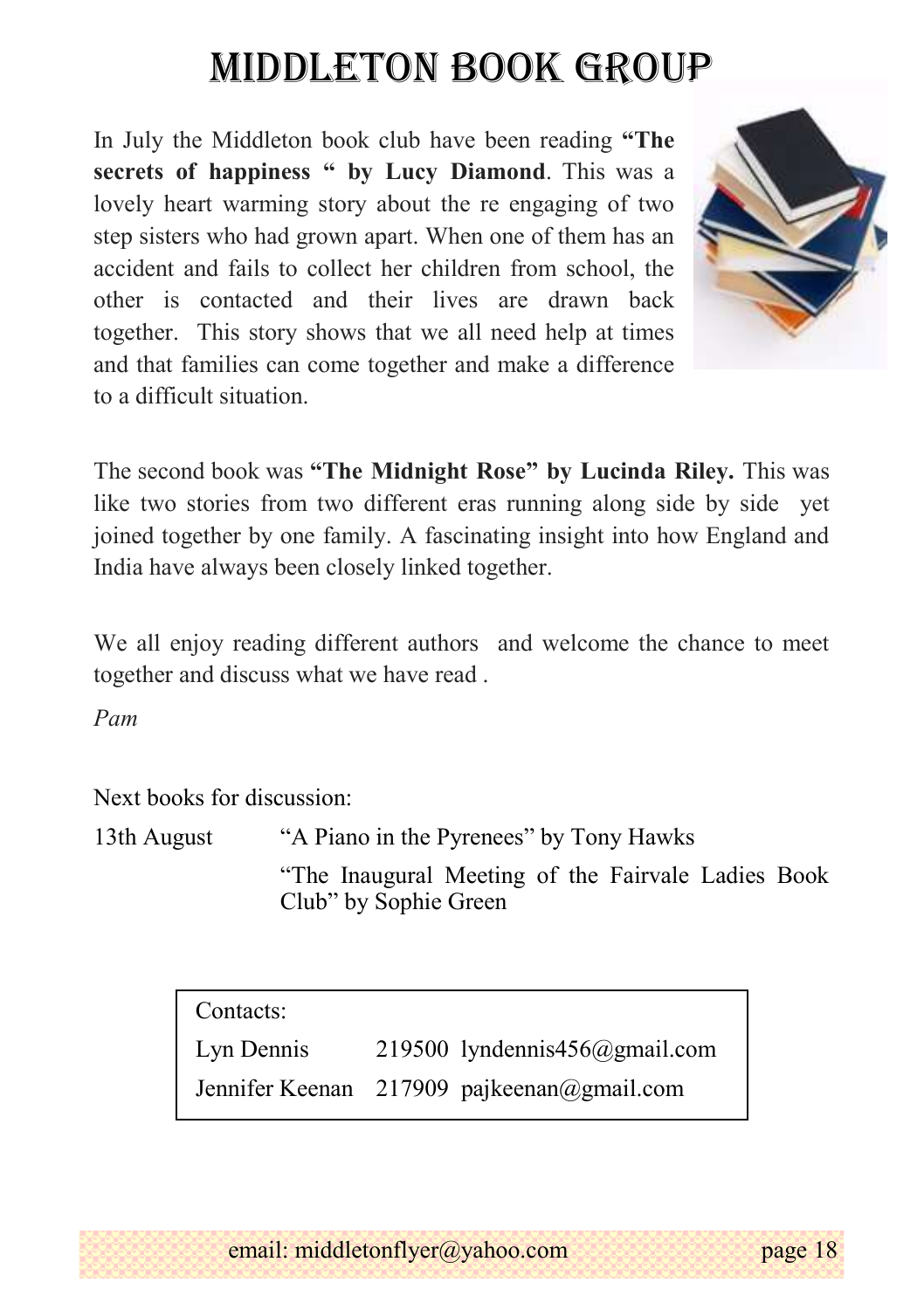### **Sixties Night at The Robin Hood in Support of Alzheimer's**

A HUGE thank you from Steve Johnson, 2019 Captain Kilnwick Percy Golf Club to Mike and Lynne at The Robin Hood for putting on the above event on Friday 28th June in Support of my Captains Charity......Alzheimers.

When Mike first told me he would put a night on for my charity, I had no idea it would turn out to be so successful both in terms of support and total made for my charity.

Mike not only put on the event with a Sixties band playing great music from that era, he also let all the tickets sales go to the charity, not taking any of the proceeds to cover the cost of the great sixties late night club dish of chicken or scampi in a basket, who remembers that from the day.......and even throwing in a couple of raffle prizes as well....So a massive thanks.

Secondly the people who turned up dressed in their Sixties gear made the night, with Emma your Front Street Salon Owner winning the best dressed lady and Ashley Grice winning the best dressed man......

Thirdly thanks to my wife Linda, good friends Dot Brighton and Stacey Grace for donating, gathering raffle prizes, wrapping them beautifully, and selling the raffle tickets...from which with the ticket sales, and two fantastic anonymous donations we raised in excess of an incredible £700.

Alzheimer's has played a large part in my family, and no doubt there are those within the village who have family members suffering from the consequences of this debilitating illness.

So that fantastic total will be added to my year total, through other events I have undertaken...like six rounds of golf in one day which I did recently....some would say a 35 mile walk wasted......which presently sits around the £2600 mark and I know I will definitely be in excess of £3000 before my year ends .

So thanks to all the locals who turned out and a lot of my golfing friends who also supported this great night....I still can't believe how much was raised and what a great night was had by all.

Cheers

Steve R Johnson

Orchard Drive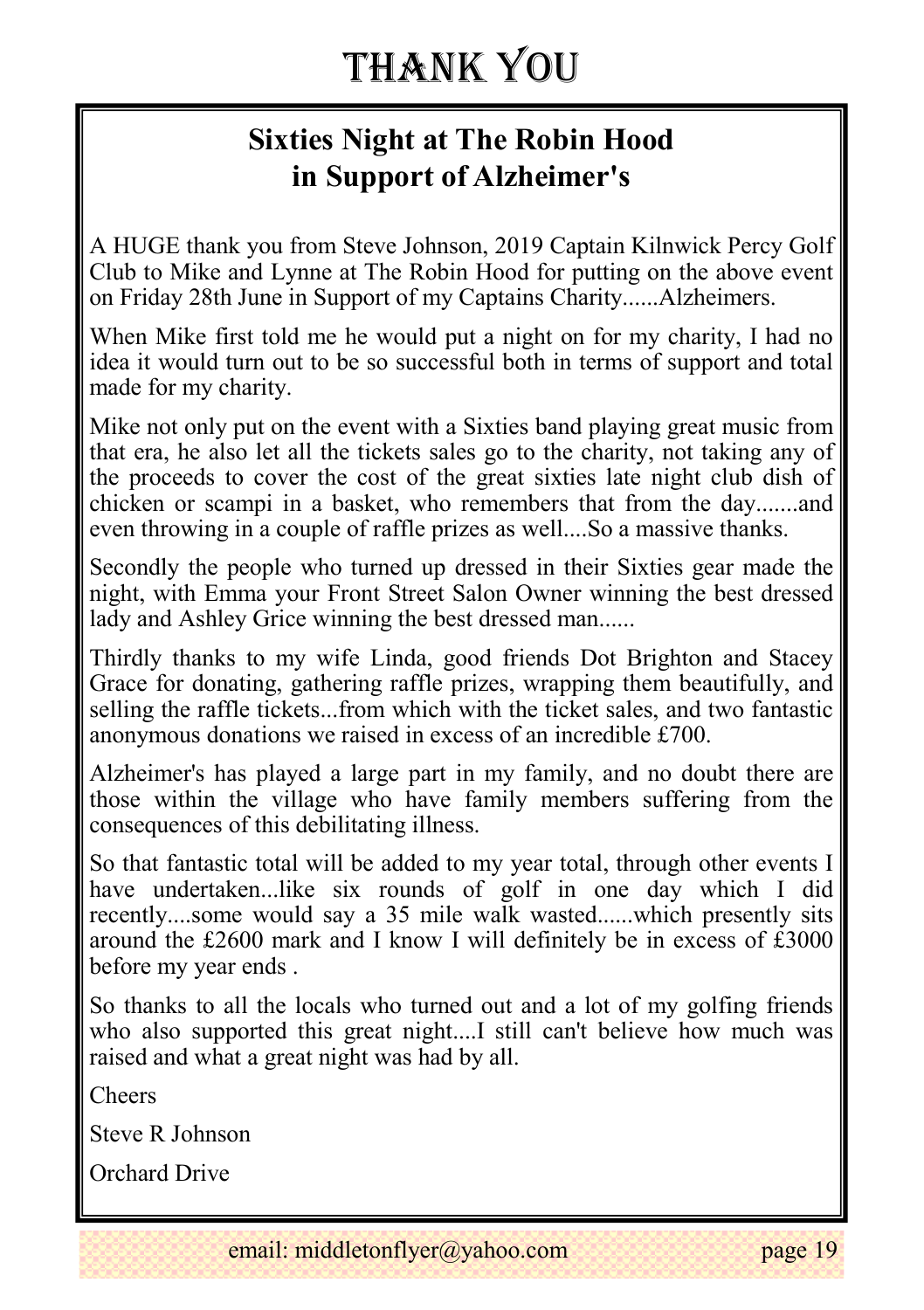

# **INTERESTED IN MAKING MODELS?**

The YORKSHIRE VETERANS MODEL GROUP welcomes all Veterans of our Armed Forces, Police and Emergency Services interested in model-making as a hobby.

We're a club for Veterans run by Veterans and will be holding a series of informal workshops with the FirstLight Trust and the Veterans Community Hub, aimed to develop interests in making models from kits or even scratch-built from plastic, card or wood? We have already received the support of various veteran agencies. So if you're a Veteran or care for a Veteran of our armed forces and would like to know more - please contact me at any time for information?

#### Contact: Jan Dewar on 01377 217442

or email: yorkshireveterans-mg@outlook.com

Website: https://joyofsprue.wixsite.com/mysite/news



I am delighted to announce, the Yorkshire Veterans Model Group pledge to honour the Armed Forces Covenant has now been officially registered with the Defence Relations Management Section for the UK Ministry of Defence making us the first group of this kind to make this commitment. Workshops for veterans interested in making models have already been carried out successfully in Scarborough and Hull with more to follow.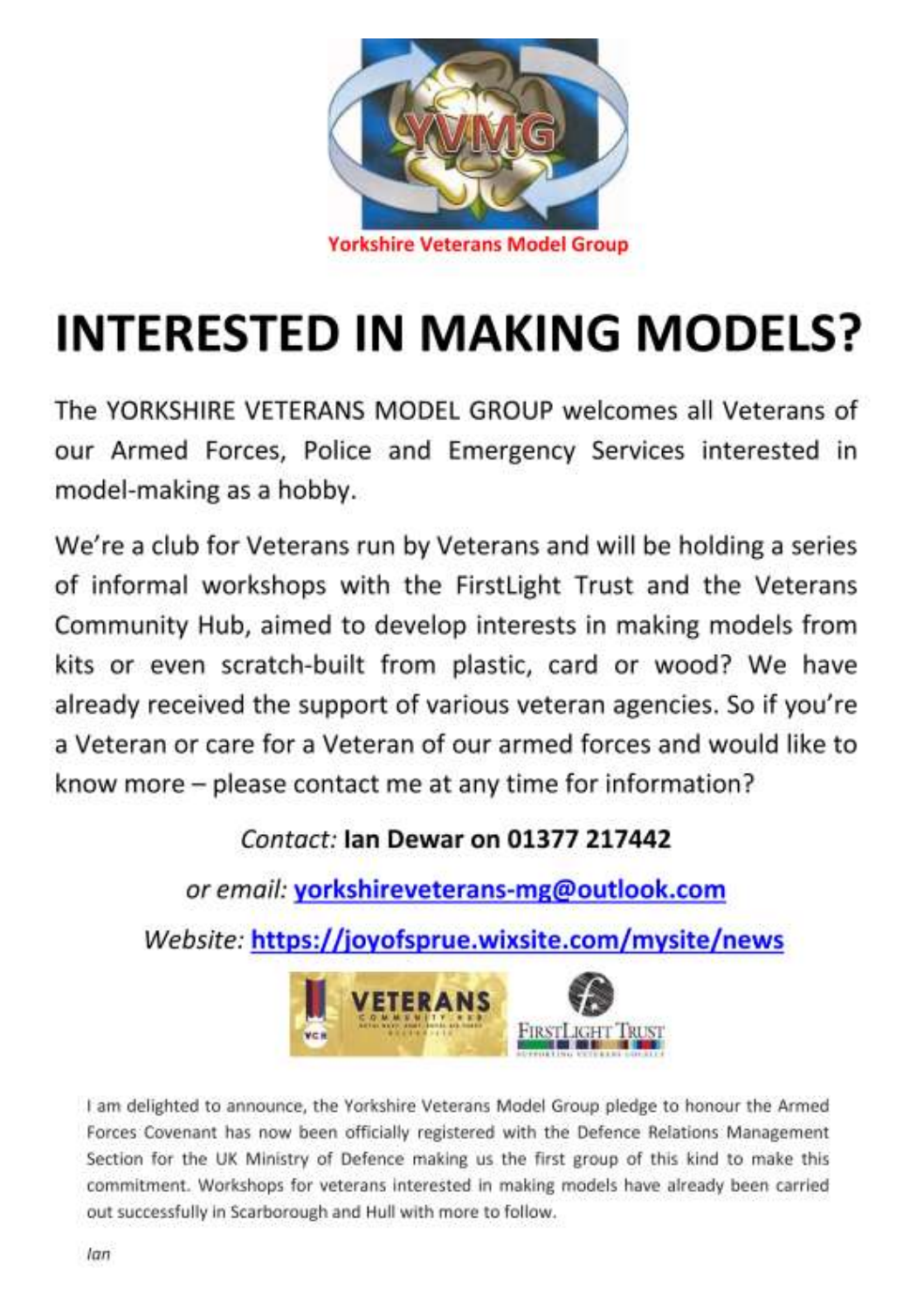# Parish council NEWS

At our July meeting Mr Alex Lowsley was co – opted onto the Parish Council and we are pleased to welcome Alex. We now have a full complement of Councillors and encourage all residents of the village to contact / communicate with any members should they have issues regarding the village they would like to raise. Our Parish Clerk is also contactable by email or in person at the Reading rooms on a Monday mornings (except the first Monday of the month).

The Parish Council are considering what our village could do to celebrate VE Day 75 which will be in May 2020. No proposals have been agreed yet and we would welcome any suggestions / support from anyone who would like to be involved.

Our parish clerk has been notified of funding available for the Year of Green Action. We hope to apply for funding for bird, bat and bug boxes to be possibly placed along the railway embankment.

The Village Taskforce Walkabout has now been completed and a list of proposed works was put forward to the ERYC; however with limited funds the authority will only be in a position to carry out various essential works.

We have recently had complaints that people had been seen shooting rabbits in the field near the playing fields. Thus matter will be discussed at our next parish council meeting however we have been advised that the people had permission from the landlord / tenant of the field and the men shooting had both a licence and insurance.

Parking issues – We have had numerous complaints about cars and other vehicles parking opposite or even across private driveways and also being parked too close to road junctions, blocking the view of drivers. Please can we request all residents consider carefully where they park and respect others in the village and the safety of motorists.

A full copy of the minutes of our parish council is available on our website [www.middletononthewolds.co.uk](http://www.middletononthewolds.co.uk)

### **"Plea to Parents" Please keep your children safe**

Children have been seen climbing the fence and playing around the edges of the village pond. A child can drown in even in a small amount of water. Please do not let this be your child.

Cold water on a hot day is very tempting but please, please warn your child about the dangers. The village pond is not a play area.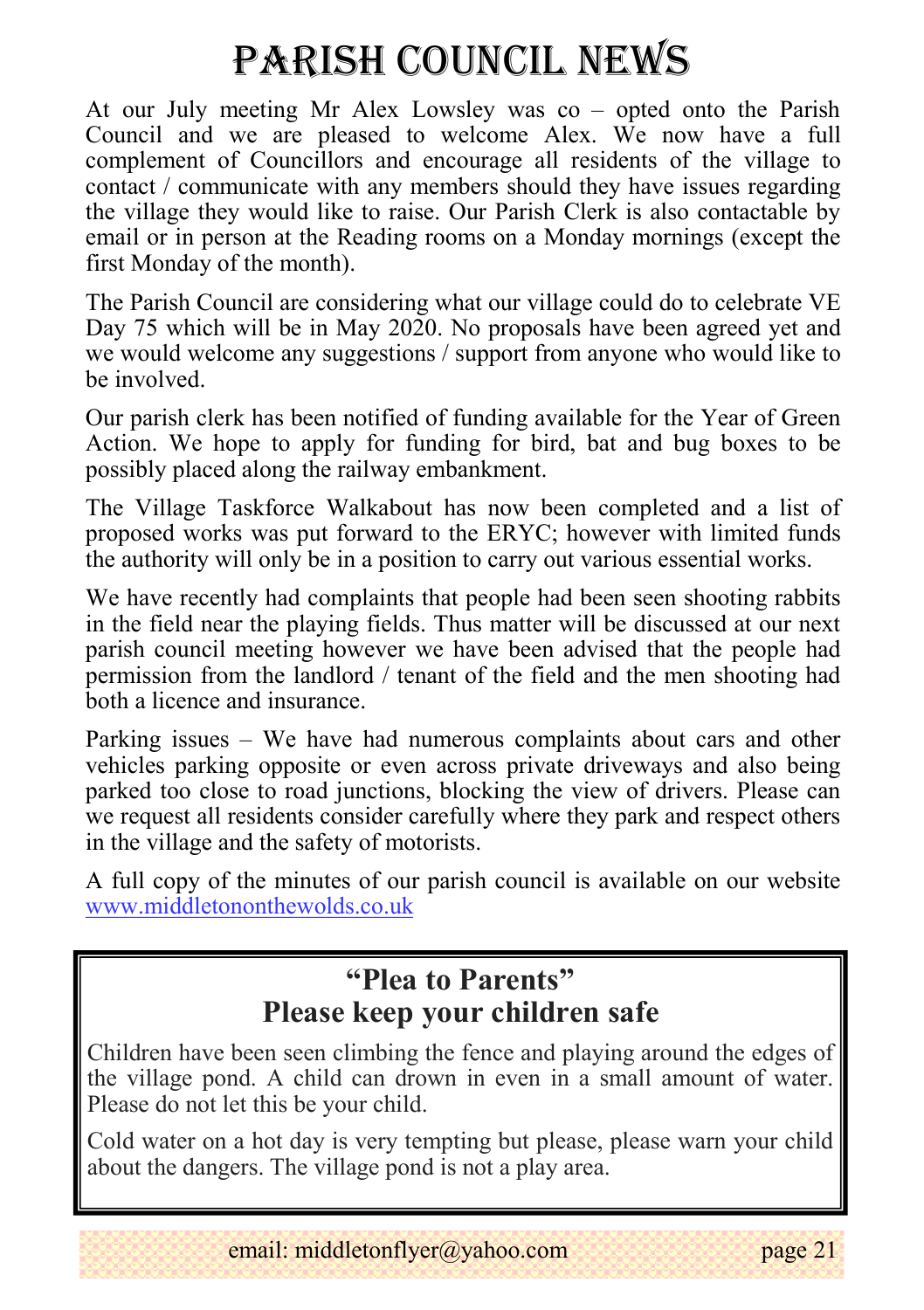### **Middleton on the Wolds 71st Annual Open Produce Show 13th July 2019**



The 71st show was a huge success thanks to the many talented exhibitors who took part, the hall looked amazing and the classes were all very competitive,. A special mention should be made of the hard work and support of the committee and helpers.

The trophies were presented by Reverend Jane Anderson

**Cup Winners** 

**Fruit and Vegetables** :-The Mr R Cooper Trophy to John Smith **Cut Flowers**:- Parish Council Trophy to Eileen Costello **The Best Rose**:- The Rosemary Mizon Rose Bowl to Betty Lowe **Flower Arranging** :- The Clive Soanes Broilers Trophy to Dot Brighton **Cookery** :- The Mrs E. Thompson Trophy to Dot Brighton **Cookery Runners Up** :- The Mrs M Eastwood Trophy to Shirley Metcalf **Apple Pie** :- The Joan Teal Trophy to Dot Brighton **Preserves** :- The Land Rover Garage Trophy to Wendy Eastwood **Handicrafts** :-The Middleton on the Wolds Y.C.A Trophy to Mrs Julia Norton **Photography**:- The Middleton on the Wolds Parish Council Trophy to Lyn Dennis

**Children's Cookery** :- The Walker Family Trophy to Lucy Froggatt **Children's Handicraft** :- The Cynthia Moody Trophy to Ruth Fisher

#### **The Results**

#### **Friut and Vegetables**

Class 1 Four French Beans:- 1 John Smith Class 2 Four Pods of Broad Beans :- 1 Kathy Hardy, 2 John Smith, Class 3 One Cabbage: - 1 John Smith Class 4 Six Pods of Peas:- 1 John Smith, 2 Kathy Hardy, Class 5 One Cauliflower:- 1 John Smith (best in Vegetable Class), 2 John Smith Class 6 Three Beetroot :- 1 John Smith,2 John Smith, 3 Kathy Hardy



Class 7 One Lettuce:- 1 John Smith, 2 Kathy Hardy,3 John Smith

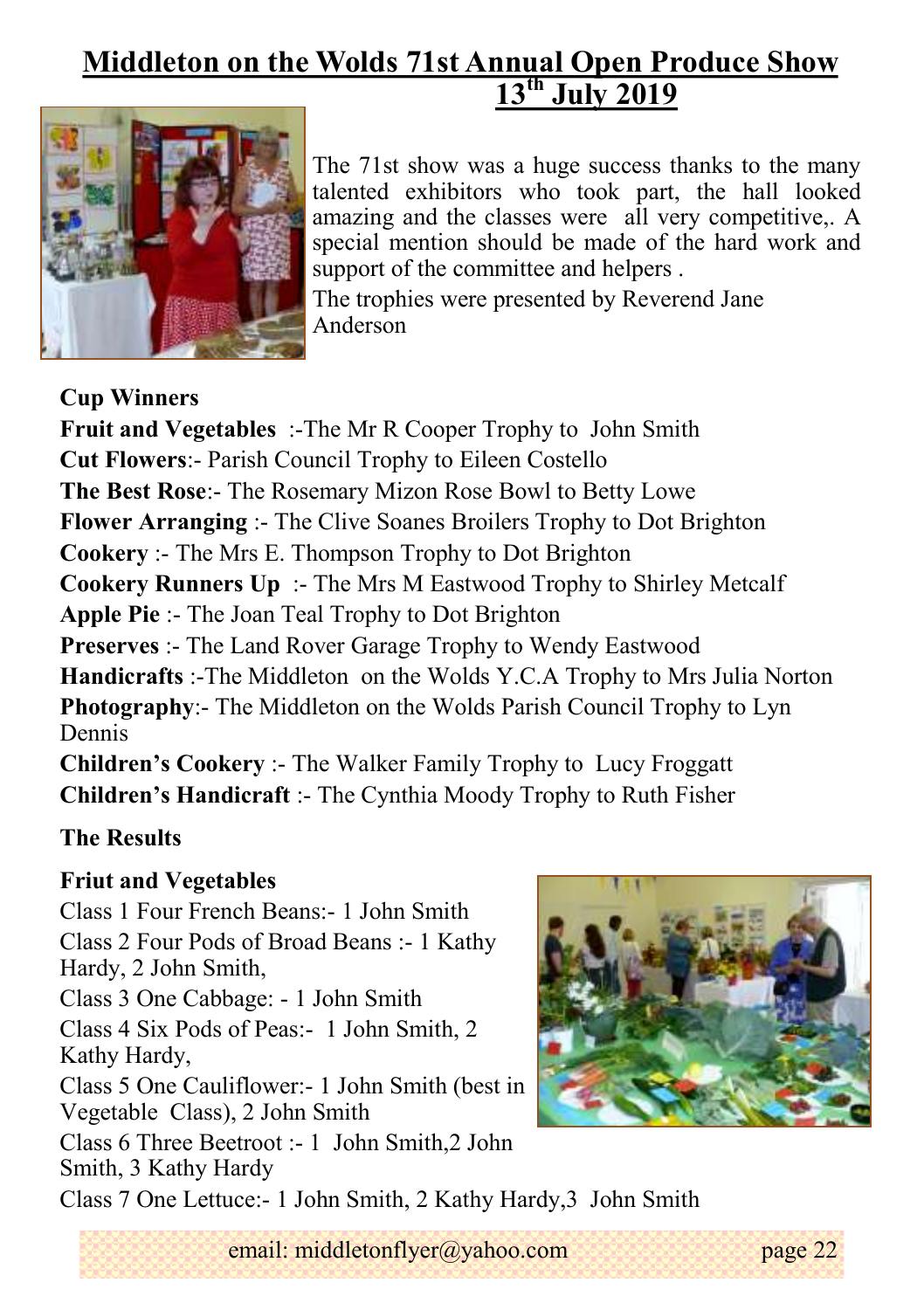Class 8 Three Onions as Grown from Sets (fastened):- 1 John Smith ,2 John Smith

Class 9 Three Potatoes:- 1 Kathy Hardy,2 John Smith ,3 John Smith

Class 10 A Bunch of Herbs:- 1 Jennifer Keenan, 2 Jill Wilson 3 Genifer Moules, H/C Lyn Dennis

Class 11 Six Salad Onions:- 1 Kathy Hardy

Class 13 Four Carrots :- 1 Kathy Hardy, 2 John Smith

Class 14 Six Radish with Tops:- 1 John Smith

Class 15 One Cucumber :-1 John Smith, 2 Kathy Hardy, 3 Wendy Eastwood

Class 16 Three Courgettes:- 1 Kathy Hardy, 2 John Smith,

Class 17 Three Sticks Rhubarb:- 1 Jennifer Keenan, 2 John Smith, 3 John Smith

Class 18 Six Raspberries :- 1 John Smith, 2 Ann Dennis

Class 19 Six Gooseberries :- 1 Stella Goodrick , 2 Ann Dennis, 3 Tina Walker

Class 20 Any Other Fruit:- 1 John Smith,2 John Smith,3 Stella Goodrick

Class 21 Any Other Vegetable:- 1 Kathy Hardy, 2 John Smith , 3 John Smith

#### **Cut Flowers**

Brighton,

Class 22 One Perfect Bloom (not a rose):- 1 Lyn Dennis,2 Dot Brighton , 3 Kathy Hardy

Class 23 One Rose:- 1 Betty Lowe,2 John Smith, 3 Chris Johnson, H/C Dot Brighton

Class 24 Three Stems of any one Variety:- 1 Julia Norton, 2 Eileen Costello, 3 Dot



Class 25 Best Scented Rose:- 1= Eileen Costello, Betty Lowe

Class 26 Four Pansies:- 1 John Smith, 2 Chris Johnson, 3 Eileen Costello

Class 27 Vase of Mixed Garden Flowers:- 1 Jill Wilson (Best in Cut Flower

Class), 2 Dot Brighton, 3 = Eileen Costello and Julia Norton

Class 28 Four Sweetpeas:- 1Kathy Hardy, 2 John Smith,3 Dot Brighton

Class 29 Four Pinks:- 1 Kath Bentley, 2 Ann Dennis , 3 Eileen Costello

Class 30 Four French Marigolds:- 1 Dot Brighton, 2 Dave Dennis, 3 =Jill Wilson and Eileen Costello

Class 31 A Vase of Mixed Foliage:- 1 Julia Norton, 2 Lyn Dennis,3 Betty Lowe Class 32 One Foliage Plant:- 1 Jennifer Keenan, 2 Julia Norton, 3 John Smith Class 33 One Flowering Plant:-1 Eileen Costello ,2 John Smith, 3 John Smith, H/ C Betty Lowe

#### **Flower Arrangements**

Class 34 an Arrangement for a Celebration:-1 Chris Brent , 2 Eileen Costello, 3 Dot Brighton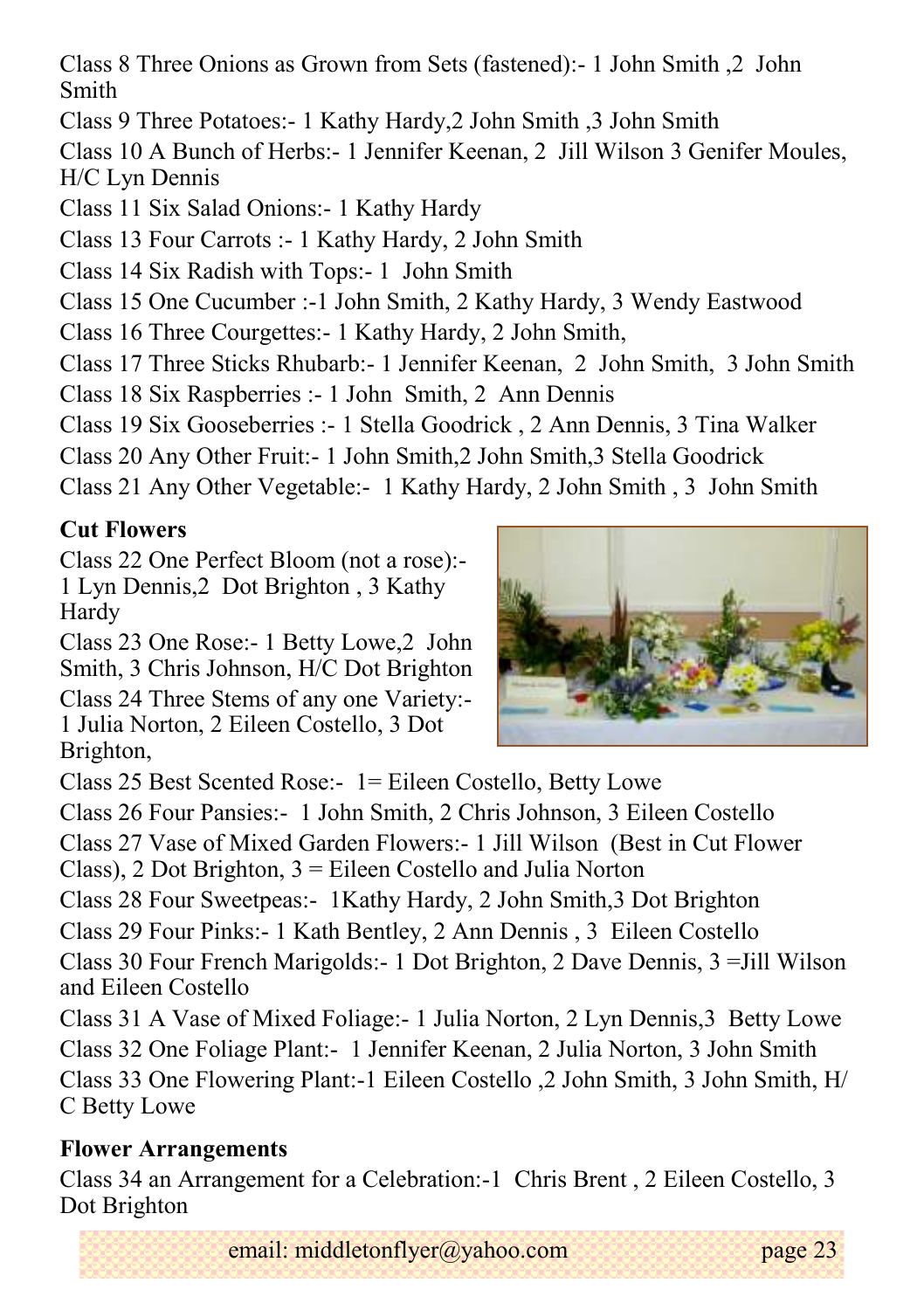Class 35 An Arrangement with a Fairy Tale Theme:- 1 Chris Brent,2 Dot Brighton 3 Eileen Costello Class 36 'Summertime':- 1 Chris Brent, 2 Eileen Costello, 3 Dot Brighton, H/C Jill Wilson

Class 37 Floating Flowers:- 1 Jennifer Keenan, 2 Dot Brighton, 3 Ann Dennis, H/ C Eileen Costello,

Class38 An Arrangement of Foliage:- 1 Jill Wilson (Best in Class), 2 Dot Brighton,3 Eileen Costello

Class 39 An Arrangement of Five Flowers with Foliage:- 1 Julia Norton , 2 Eileen Costello, 3 Dot Brighton

Class 40 An Arrangement in an Unusual Container:- 1 Dot Brighton, 2 Julia Norton, 3 Chris Brent, H/C Eileen Costello

Class 41 An Arrangement from 1 Bunch of Supermarket flowers, price label to be displayed :- 1 Eileen Costello, 2 Dot Brighton

#### **Cookery**

- Class 42 Four Sausage Rolls:- 1 Shirley Metcalf, 2 Jacqui Swallow, 3 Julia Norton
- Class 43 Four Biscuits:- 1Shirley Metcalf , 2 Shirley Metcalf, 3 Maureen Berriman,
- Class 44 Fatless Sponge:- 1 Marie Ley, 2 Dot Brighton, 3 Kath Bentley

Class 45 Four Jam Tarts:- 1 Dot Brighton, 2 Maureen Berriman, 3 Shirley Metcalf



Class 47 A Chocolate Cake With Chocolate Filling:- 1 Maureen Berriman, 2 Jacqui Swallow,3 Shirley Metcalf, H/C Dot Brighton

Class 48 Four Cheese Scones:- 1 Shirley Metcalf, 2 Jacqui Swallow

Class 49 Apple Pie:- 1 Dot Brighton, 2 Dot Brighton, 3 Julia Norton

Class 50 An Egg Custard Tart:- 1 Dot Brighton

Class 51 Four Butterfly Buns:- 1 Maureen Berriman, 2 Win Soanes, 3 Dot Brighton, H/C Shirley Metcalf

Class 52 Four Mince Pies :- 1 Dot Brighton, 2 Maureen Berriman, 3 Win Soanes

Class 53 Four Pieces of Tray Bake:- 1 Jacqui Swallow (Best in Cookery Section ), 2 Rachel Brent, 3 Rachel Brent

Class 54 Four Scones:- 1 Maureen Berriman,2 Shirley Metcalf, 3 Wendy Eastwood

Class 55 Individual Sweet :- 1 Dot Brighton, 2 Dot Brighton, 3 Jacqui Swallow

Class 56 Fruit Loaf:- 1 Shirley Metcalf, 2 Maureen Berriman, 3 Win Soanes,

Class 57 Bread Loaf:- 1 Maureen Berriman, 2 Tina Walker

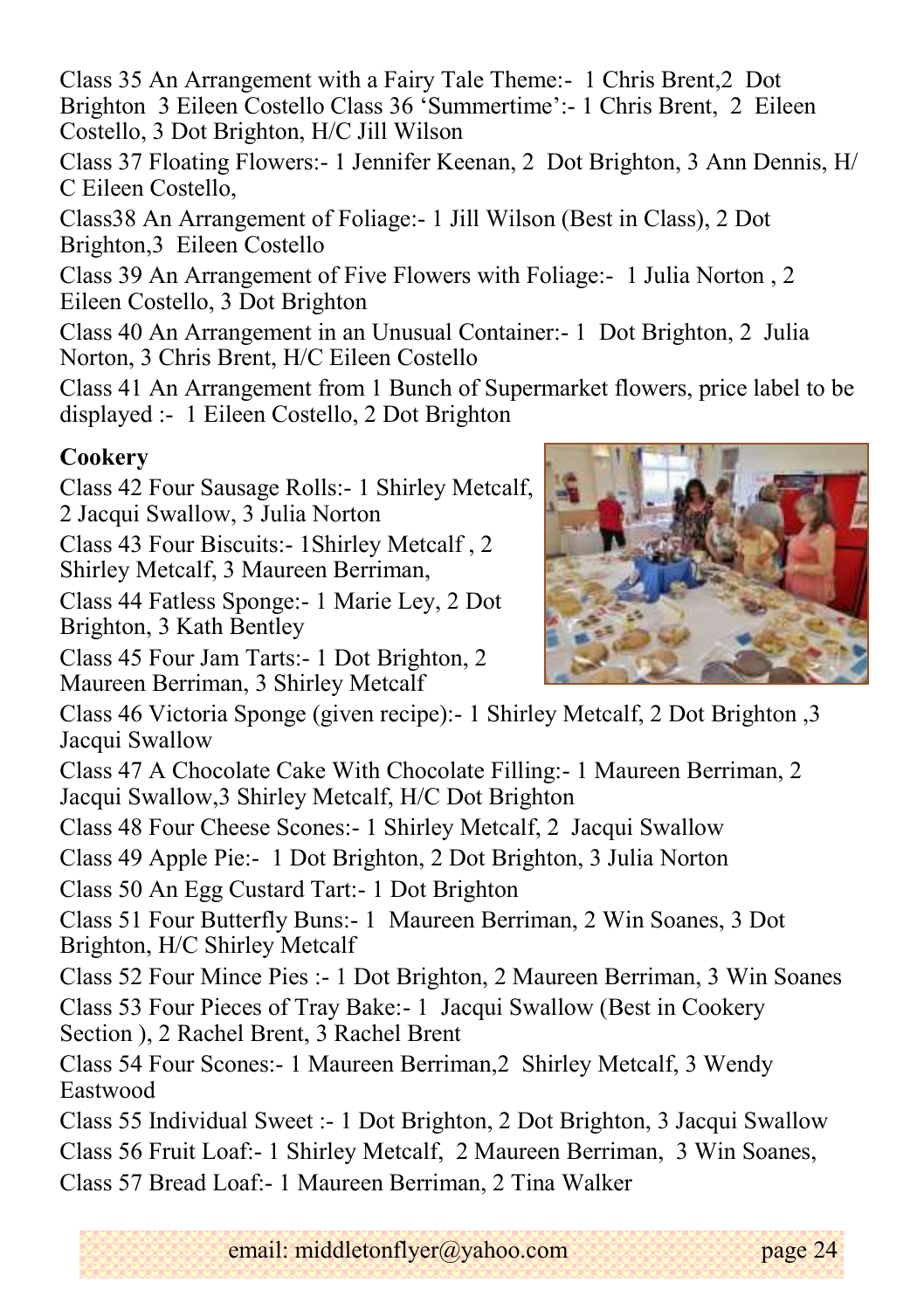#### **Preserves**

Class 58 Jar of Raspberry Jam :- 1 Wendy Eastwood , 2 Dot Brighton

Class 59 Jar of Strawberry Jam:- 1 Dot Brighton , 2 Wendy Eastwood, 3 Kath Bentley

Class 60 Jar of any other Jam:- 1 Pauline Taylor, 2 Wendy Eastwood,3 Lynn Walker

Class 61 A Jar of Pickles:-1 Tina Walker, 2 Jacqui Swallow

Class 62 A Jar of Lemon Curd :- 1 Wendy Eastwood, 2 Dot Brighton, 3 Julia **Norton** 

Class 63 A Jar of Homemade Marmalade:- 1 John Wilson,2 Lynn Walker, 3 Wendy Eastwood

Class 64 A Jar of Chutney:- 1Tina Walker ( Best In Class), 2 Lynn Walker, 3 Win Soanes

Class 65 :- Jar of Savoury Jelly or Sauce:- Tina Walker

#### **Handicrafts**

Class 66 A Knitted Item:- 1 Audrey Wright, 2 Ann Dennis, 3 Ann Dennis

Class 67 A Christmas Decoration:- 1

Julia.Norton, 2 Ann Dennis , 3 Ann Dennis

Class 68 A Good Luck Card :- 1 Ann Dennis, 2 Julia Norton, 3 Ann Dennis

Class 69 A Needlework Picture:- I Julia

Norton (Best in Handicraft ), 2 Julia Norton

Class 70 A Bookmark:- 1 Ann Dennis 2 Julia Norton, 3 Julia Norton

Class 71 A Picture in Paint,Pastel,ink or Pencil :- 1 Pauline Taylor, 2 Julia Norton, 3 Dave Dennis, H/C Tony Armitage



Class 72 A Piece of Handmade Jewellery:- 1 Betty Lowe, 2 Julia Norton ,3 Julia Norton

Class 73 A Dressed Doll:- 1 Julia Norton, 2 Kath Bentley , 3 Ann Dennis

Class 74 A Coloured in Picture from an Adult Colouring Book:-1 Jenny Walker , 2 Ann Dennis, 3 Genifer Moules

Class 75 Any Sewn Item:-1 Jill Wilson , 2 Betty Lowe, 3 Betty Lowe, H/C Betty Lowe

Class 76 Any Other Handicraft:- 1 Tina Walker, 2 Pauline Taylor, 3 Jill Wilson

#### **Photography**

Class77 A Photograph of an Animal:- 1 Lyn Dennis (Rosette),2 Julia Norton ,3 Hazel Kazer

Class 78 Photograph –A Holiday Snap:- 1 Hazel Kazer, 2 Lyn Dennis, 3 Hazel Kazer, H/C Lyn Dennis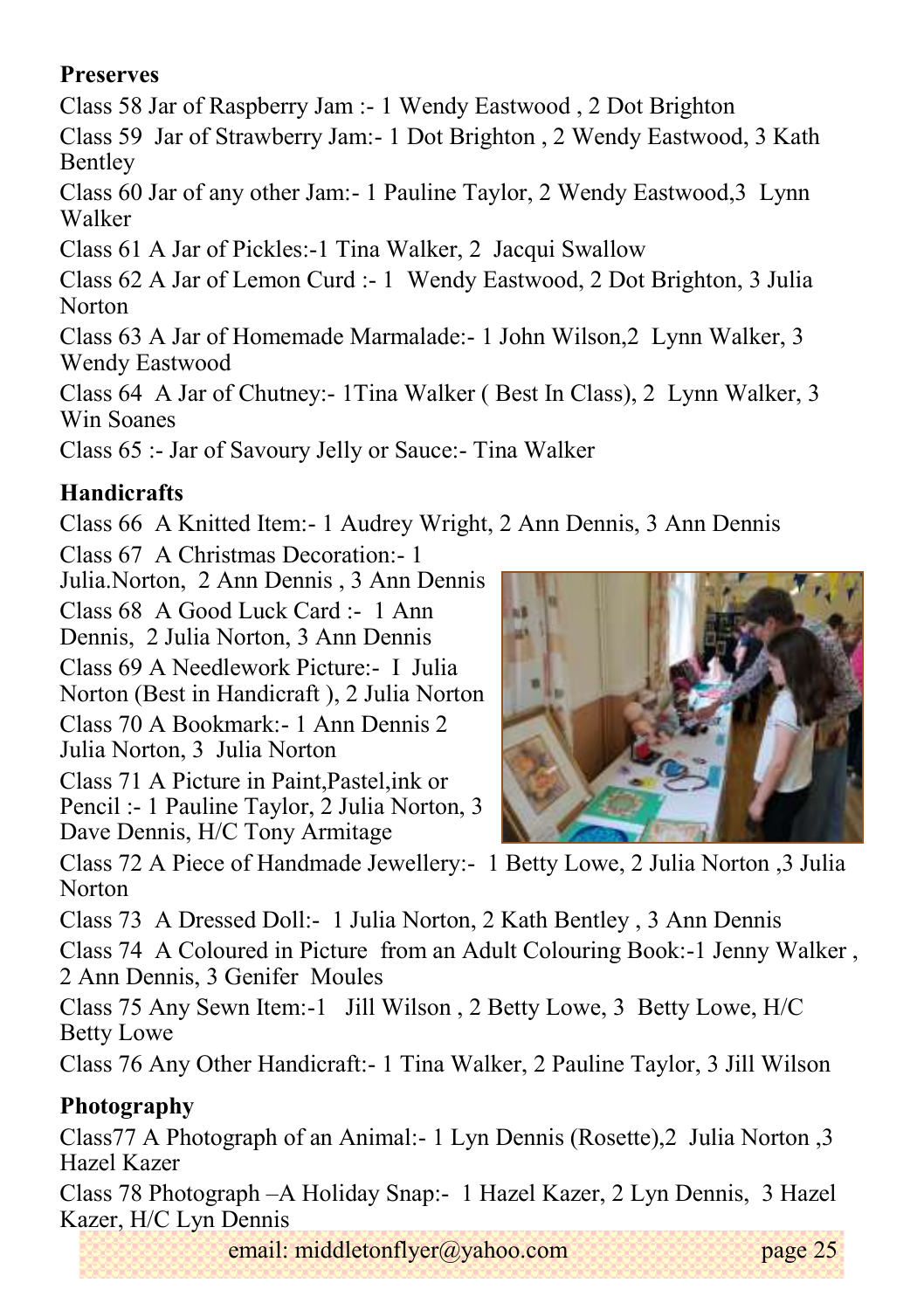Class 79 One Photograph – Humourous with Caption:-1 Lyn Dennis , 2 Jacqui Swallow 3 Hazel Kazer

#### **Childrens Cookery**

Class 80 A Dessert:- 1 Lucy Froggatt, 2 Ruth Fisher

Class 81 Two Rice Crispie/Cornflake Buns:- 1 Lucy Froggatt, 2 Alfie Froggatt,3 Harrison Taylor

Class 82 Four Homemade Decorated Buns:- 1 Nell Vallender ,2 Ruth Fisher, 3 Alfie Froggatt

Class 83 Four Homemade Sweets eg Peppermint Creams etc:- 1 Lucy Froggatt

Class 84 Three Biscuits:- 1 Daniel Etherington, 2 Lucy Froggatt, 3 Alfie Froggatt

#### **Childrens Handicrafts**

Class 85 A model of Elmo from Sesame Street– Reception Class:- 1 Hunter, 2 Grace,3 Kendall, H/C Grace

Class 86 A Photo Taken by a Child:-1 Ruth Fisher, 2 Ruth Fisher, 3 Freya Wilson Class 87 A Collage depicting the Seaside–years 1 and 2:- 1 Eddie ,2 Cole, 3

Freya, H/C Aryan

Class 88 Any Handycraft or Model 8 yrs or under:- 1 Freya Wilson

Class 89 Any Handicraft or Model 9-16 yrs:- 1 Ruth Fisher,2 Ruth Fisher, 3 Ruth Fisher, H/C Ruth Fisher

Class 90 A Collage of an Insect Years 3 and 4 :- 1 David ,2 Ocean, 3 Harry K, H/C Hollie

Class 91 A Painting or Drawing –under 5 years:- 1 Isabelle Jackson, 2 Isabelle Jackson, 3 Isabelle Jackson



Class 92 A Coloured in picture from a Colouring Book:- 1 Lucy Froggatt, 2 Billy Dennis, 3 Georgia Lutter Walker, H/C Ruth Fisher

Class 93 A Painting,Drawing or Poster 8yrs or under :- 1 Daniel Etherington, 2 Freya Wilson

Class 94 A Painting , Drawing or Poster 9-16 yrs:- 1 Philippa Simpson, 2 Ruth Fisher , 3 Ruth Fisher, H/C Philippa Simpson

Class 95 An Animal made from fruit and /or veg:- 1 Ruth Fisher ,2 Daniel Etherington

Class 96 Aztec Statues Years 5 and 6:- 1 Megan,2 Henry, 3 Amelia, H/C Rachel

Class 97 A Decorated Egg:- 1 Ruth Fisher , 2 Isabelle Jackson, 3 Alfie Froggatt, H/C Freya Wilson

Class 98 A Coloured in Doily :\_1 Ruth Fisher, 2 Lucy Froggatt, 3 Alfie Froggatt, H/C Freya Wilson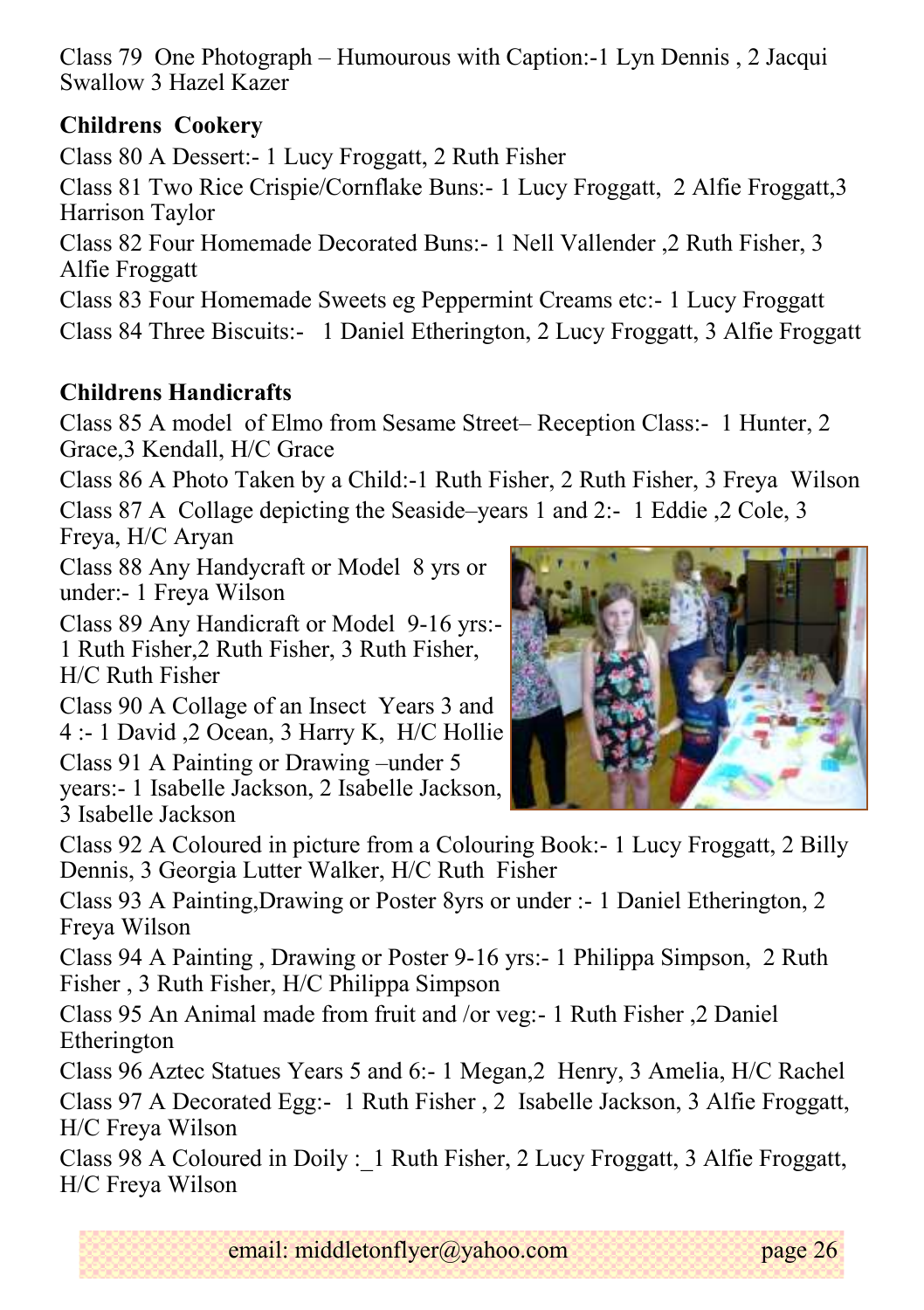Class 99 A mixed Media Picture of a mini Beast –pre school children:- 1 Isabelle Jackson, 2 Isabelle Jackson, 3 Isabelle Jackson

Class 100 The Funniest Joke:-1 , Daniel Etherington,2 Ruth Fisher, 3 Freya Wilson, H/C Lucy Froggatt

Class 101 An Edible Necklace:-1 Isabelle Jackson, 2 Freya Wilson, 3 Harrison Taylor, H/C Oliver Brent

**PHOTOS** If you would like to take a look at some more of the photos that were taken at the Produce Show you can follow the link on the Parish Council website [www.middletononthewolds.co.uk](http://www.middletononthewolds.co.uk)

|                    | <b>ADVERTISING COSTS</b>                                                                                                                                                                                                          |               |                |                |                          |                          |                    |                          |                                                                  |                          |
|--------------------|-----------------------------------------------------------------------------------------------------------------------------------------------------------------------------------------------------------------------------------|---------------|----------------|----------------|--------------------------|--------------------------|--------------------|--------------------------|------------------------------------------------------------------|--------------------------|
|                    | Rates<br>Month<br>Year                                                                                                                                                                                                            |               |                |                |                          |                          |                    |                          |                                                                  |                          |
|                    |                                                                                                                                                                                                                                   |               |                |                | Whole Page               |                          |                    |                          | £25<br>£150                                                      |                          |
|                    |                                                                                                                                                                                                                                   |               |                |                | $1/2$ Page               |                          |                    |                          | £15<br>£100                                                      |                          |
|                    |                                                                                                                                                                                                                                   |               |                |                | $1/3$ Page               |                          |                    |                          | £10<br>£60                                                       |                          |
|                    |                                                                                                                                                                                                                                   |               |                |                |                          |                          |                    |                          | Full colour - Print run 500 copies - Please supply in pdf format |                          |
|                    |                                                                                                                                                                                                                                   |               |                |                |                          |                          |                    |                          | Contact: Tina 01377 217242, middletonflyer@yahoo.com             |                          |
|                    | Double cream<br>$\Omega$ and $\Omega$<br>Stephen Fry 1957 Sarah Brightnan 1960<br>Enid Blyton 1897<br>Louis Armstrong 1901 Michael Jackson 1958 Neil Armstrong 1930<br>Сискеп копта<br>Anagrams:<br>Butternut squash<br>Breakfast |               |                |                |                          |                          |                    |                          |                                                                  |                          |
| L                  | t                                                                                                                                                                                                                                 | 9             | 6              | L              | 8                        | ς                        | $\boldsymbol{\xi}$ | $\overline{\mathcal{C}}$ |                                                                  | Bacon rolls<br>Dingbats: |
| 8                  | 6                                                                                                                                                                                                                                 | τ             | L              | ε              | ς                        | Ţ                        | Þ                  | 9                        | 10 Happy Birthday<br>Venezuela                                   | - 6                      |
| $\varsigma$        | ε                                                                                                                                                                                                                                 | I             | $\overline{c}$ | Þ              | 9                        | L                        | 8                  | 6                        | $8$ Phileas Fogg                                                 |                          |
| $\boldsymbol{\xi}$ | $\overline{c}$                                                                                                                                                                                                                    | L             | $\mathbf{t}$   | $\varsigma$    | 6                        | 8                        | 9                  | $\mathbf{I}$             | Blackbeard the Pirate                                            | $\mathcal{L}$            |
| Þ                  | 9                                                                                                                                                                                                                                 | $\varsigma$   | I              | 8              | $\overline{\mathcal{C}}$ | ε                        | 6                  | L                        | Greenland                                                        | -9                       |
| 6                  | I                                                                                                                                                                                                                                 | 8             | E              | 9              | L                        | t                        | $\overline{c}$     | $\varsigma$              | Deck the Halls.                                                  | ္ခင္                     |
| τ                  | ς                                                                                                                                                                                                                                 | $\frac{1}{2}$ | 9              | L              | $\boldsymbol{\xi}$       | 6                        | $\mathbf I$        | $\,8\,$                  | "berimmules"                                                     | $\mathbf{r}$             |
| I                  | L                                                                                                                                                                                                                                 | 6             | 8              | $\overline{c}$ | Þ                        | 9                        | $\varsigma$        | $\boldsymbol{\epsilon}$  | Stenographer                                                     | ି ସ                      |
| 9                  | 8                                                                                                                                                                                                                                 | ε             | $\varsigma$    | 6              | L                        | $\overline{\mathcal{L}}$ | L                  | Þ                        | 9vi7 <sub>S</sub><br>silistical f                                |                          |
|                    | Quiz Answers                                                                                                                                                                                                                      |               |                |                |                          |                          |                    |                          |                                                                  |                          |
|                    | email: middletonflyer@yahoo.com<br>page 27                                                                                                                                                                                        |               |                |                |                          |                          |                    |                          |                                                                  |                          |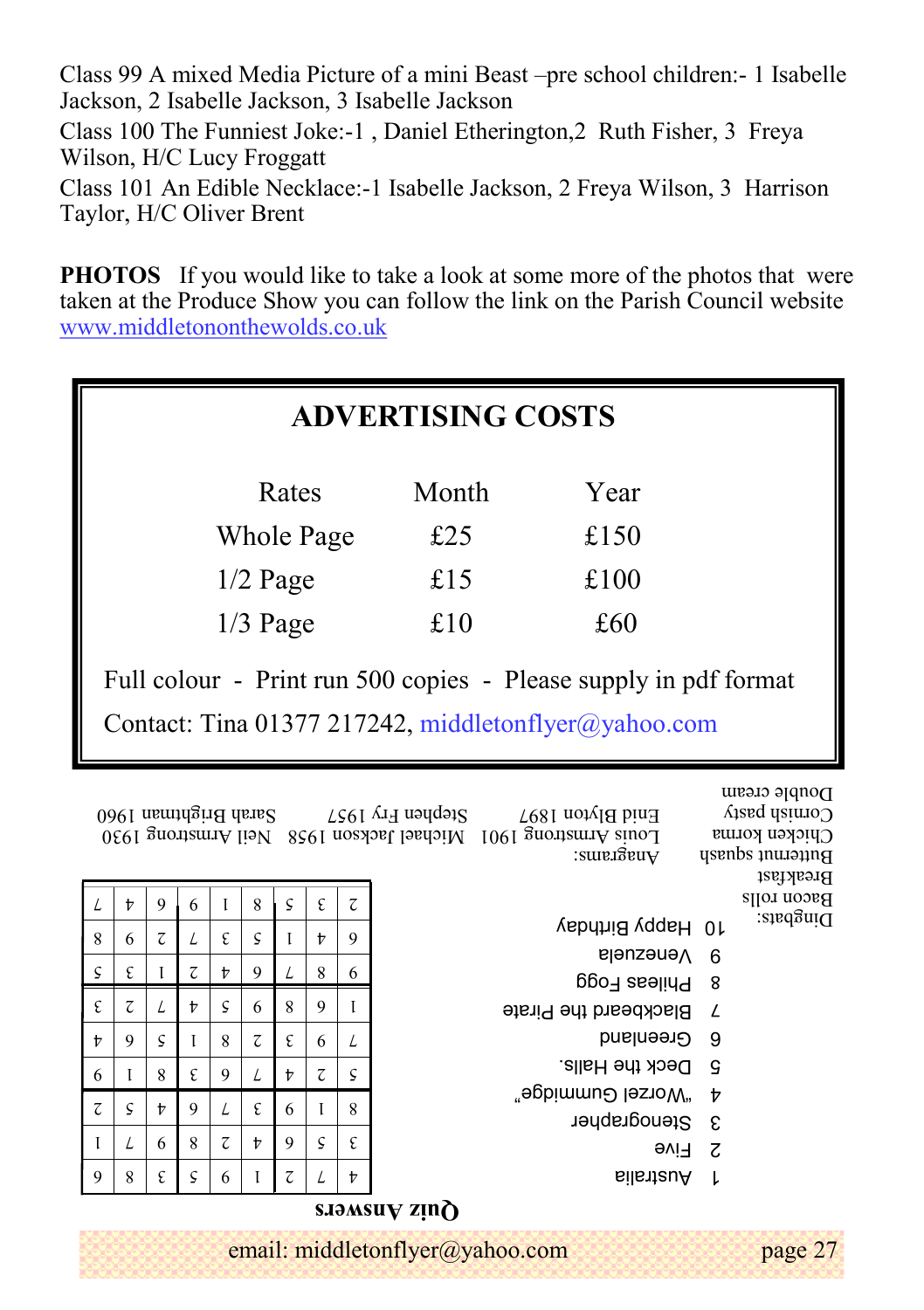# NEWS FROM OUTSIDE MIDDLETON

### **The Jelly Roll Jazz Band Saturday September 14th Lund Village Hall 19.00 doors open. Tickets £9.50 from 01377 219598/217776 Bar, cakes, coffees, teas, ices**



Back by popular demand!! After playing at Lund and other local halls to great acclaim

the band are back again for an evening of fantastic traditional jazz. Don't miss it.

The Jelly Roll Jazz Band are a lively and dynamic traditional jazz band, originally based in the North East of England but now working regularly across the country. They have a diverse repertoire, ranging from New Orleans standards like 'Bourbon Street Parade' through to Disney classics such as 'The Bare Necessities', via some less conventional tunes – anyone fancy a jazz version of 'My Heart Will Go On'? The band are certain to bring smiles to faces and help the evening go with a swing.

### **Thank you to everyone**

Mave and Pat (Patrick) Prouse wish to thank all friends for cards and messages wishing us well in our new home at Hutton. We are now settled in but never fear WE SHALL BE BACK (groans or cheers we hear) to support future functions and events.

Special thanks to Betty Lowe for the piece in the last "Messenger" and also to Lyn Dennis for sending us a copy. Please keep us informed as to happenings.

We would also like to wish the new owners of "our old house" every happiness and many years to come.

Best wishes to everyone

Mave and Pat

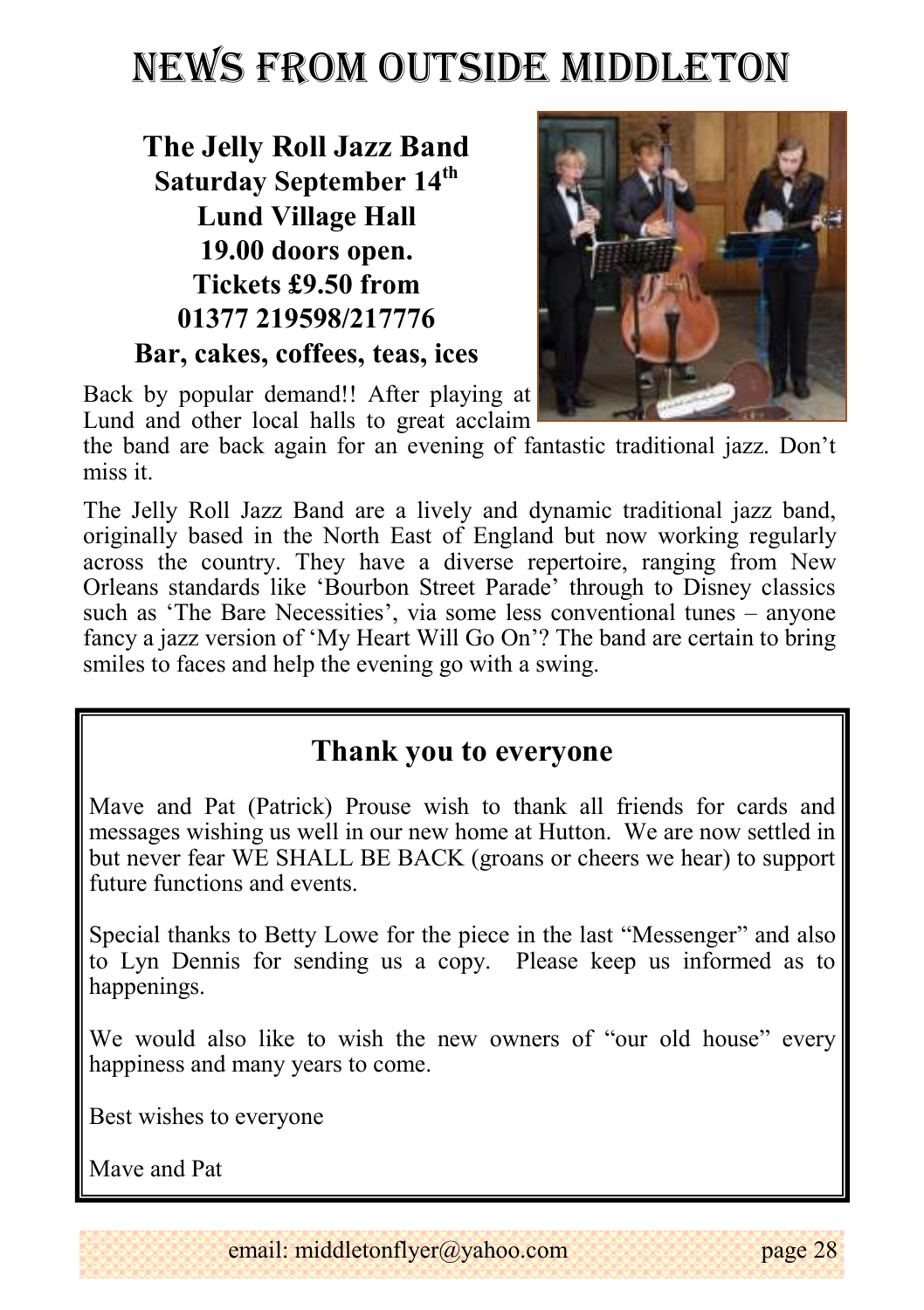*Advertisement*



High Quality Fair Trade Clothes, Crafts & Accessories  $f$ y $\odot$ Be an Individual



We should like to introduce you to Anita. Anita is always areat fun and is our chief quality control knitter.

She has been working with us since 2004 with a two year break in the middle to marry Suman Lama and to have her son, Aashushen. He is now a wonderful happy seven years old and is class two in school. Black Yak is paying for his schooling.

Anita came to us only being able to knit aloves and was sometimes so nervous that her hands used to shake so much that she could not knit. She was a fast learner and soon became one of our top knitters and designers. She is now in charge of checking other people's work and showing them how to knit to Black Yak's high standards. Anita is a very important person to us and is one of my favourite people in Nepal.



Anita had an inter-caste love marriage to Suman. Yeah - you go for it Anita! Suman has been working in Saudi Arabia as a cook for the past three years. With the unemployment rate at about 40% in Nepal, working abroad is normal and some 1600 Nepalis leave looking for work every day. Over 30% of GDP in Nepal comes from remittances sent from overseas workers and this is now really having an impact upon the economy with many villages now turning into small towns with private schools, clinics and shops.

T: 01377 217777 E: INFO@BLACKYAK.CO.UK WWW.BLACKYAK.CO.UK YO25 9TZ

**FRONT STREET COURT** MIDDLETON ON THE WOLDS DRIFFIELD

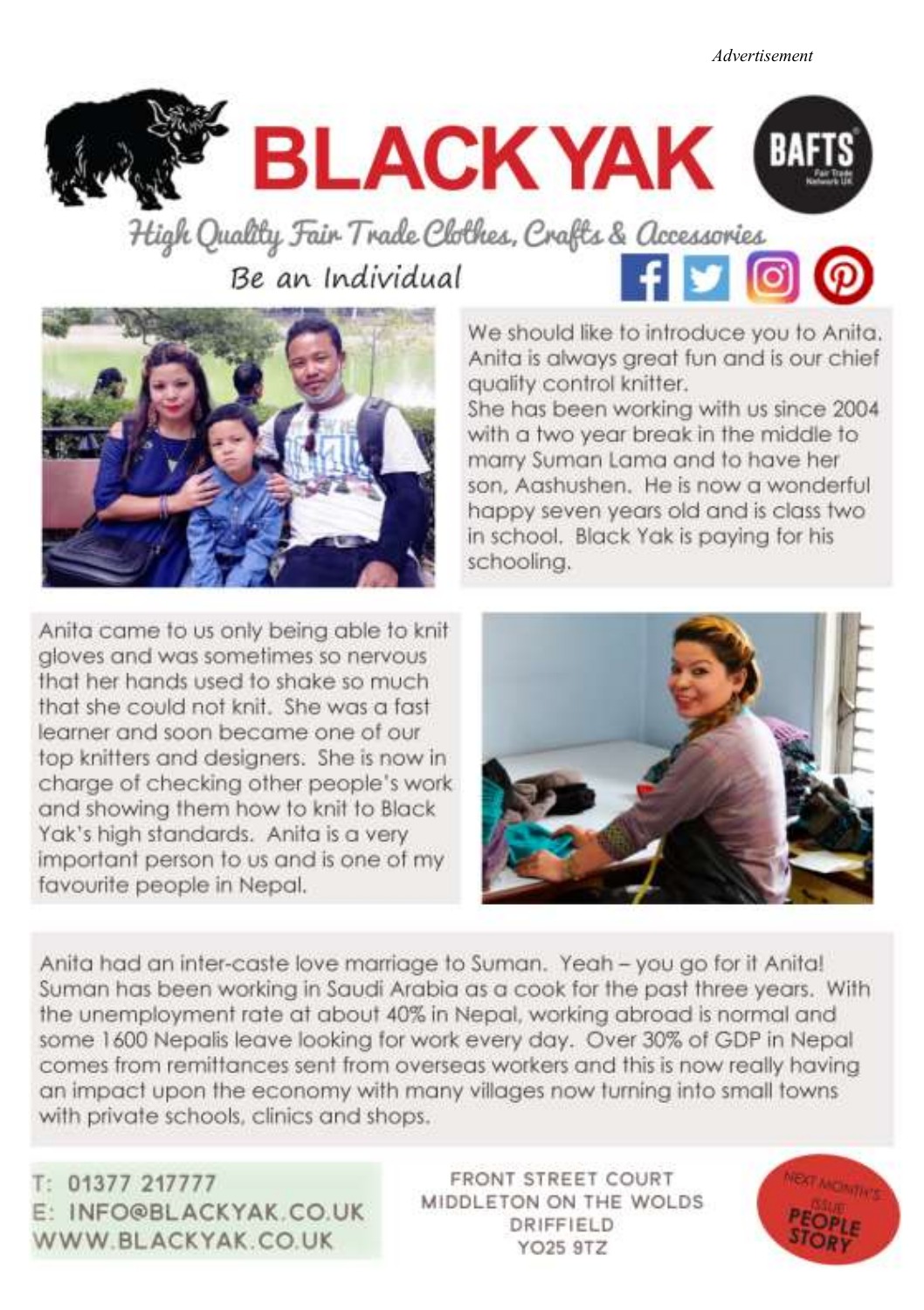





**Layby near to the Roundabout Every Wednesday 4.30 to 7.00pm**

### **All fish is Haddock skinned and boned**

| Fish & Chips                    | 5.60 | Sausage & Pattie        | 0.90 |
|---------------------------------|------|-------------------------|------|
| Single Fish                     | 3.90 | Chicken Nuggets & Chips | 3.50 |
| Large Fish                      | 5.10 | Fishcake                | 1.10 |
| Small Chips                     | 1.70 | Beef Burger             | 2.00 |
| Large Chips                     | 2.80 | <b>Cheese Burger</b>    | 2.50 |
|                                 |      | Spam Fritter            | 1.20 |
| Fish Goujons & Chips            | 4.40 | <b>Onion Rings</b>      | 1.80 |
| Large Fish Goujons & Chips 5.60 |      | <b>Fish Pattie</b>      | 1.70 |
| Pattie and Chips                | 2.60 | <b>Breadcake</b>        | 0.40 |
| Sausage & Chips                 | 2.60 | Peas, Curry or Gravy    | 0.80 |

| Specials<br>served with Peas, Curry or Gravy |      |
|----------------------------------------------|------|
| 2 x Sausage & Chips                          | 4.00 |
| 2 x Pattie & Chips                           | 4.00 |
| Small Fish and Chips                         | 4.60 |

email: middletonflyer@yahoo.com page 30 middletonflyer@yahoo.com page 30 middletonflyer@yahoo.com page 30 middl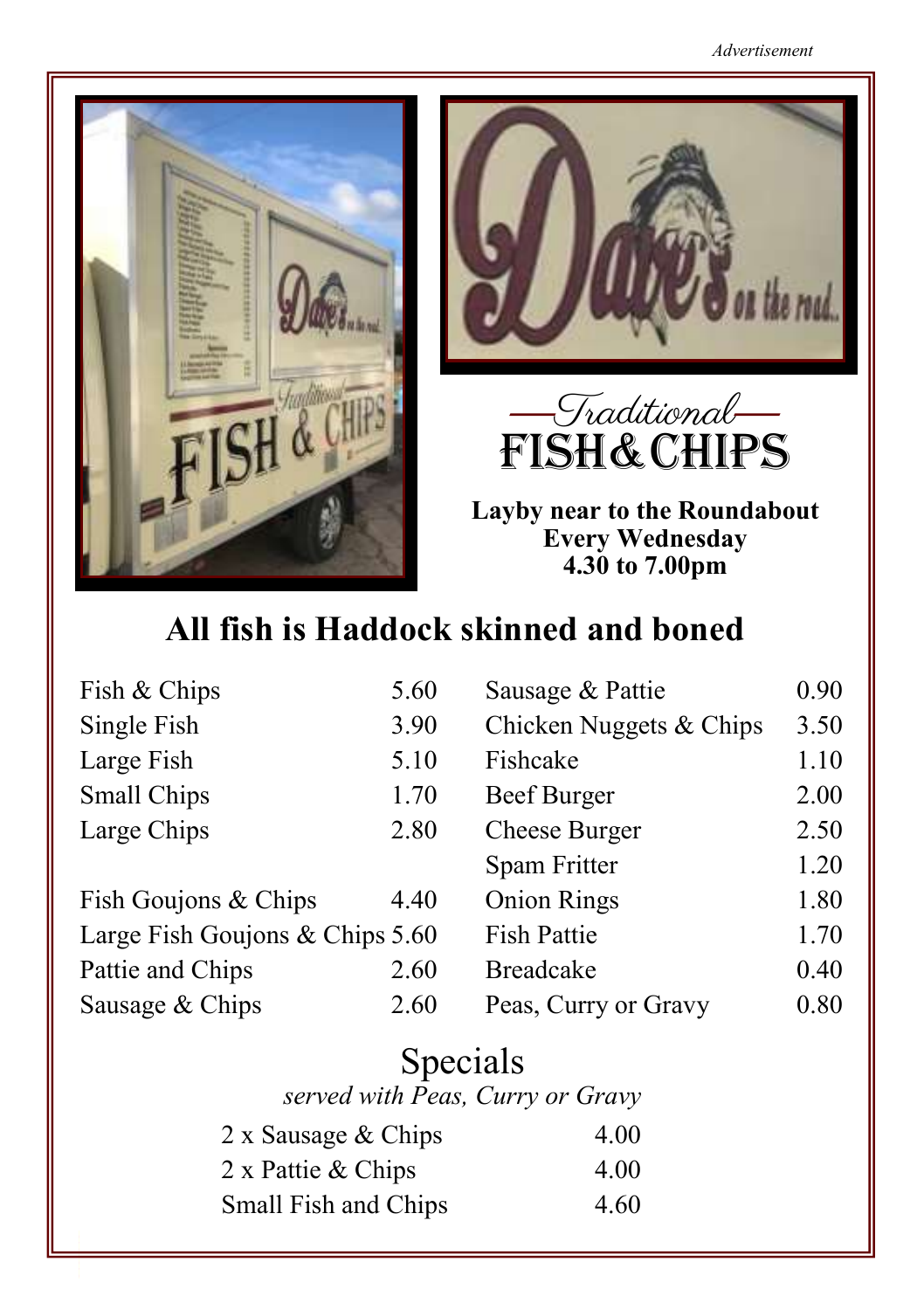# **BARKER NEWS**  $-$  D F L I V F R I F S  $-$ WE CAN DELIVER **MORNING PAPERS MAGAZINES LOCAL WEEKLY PAPERS** TO YOUR DOOR EVERY DAY 30p PER DAY DELIVERY

**ENQUIRIES PLEASE CALL JAMES ON TELEPHONE: 0758 3343773** email: barkernewsdeliveries@gmail.com